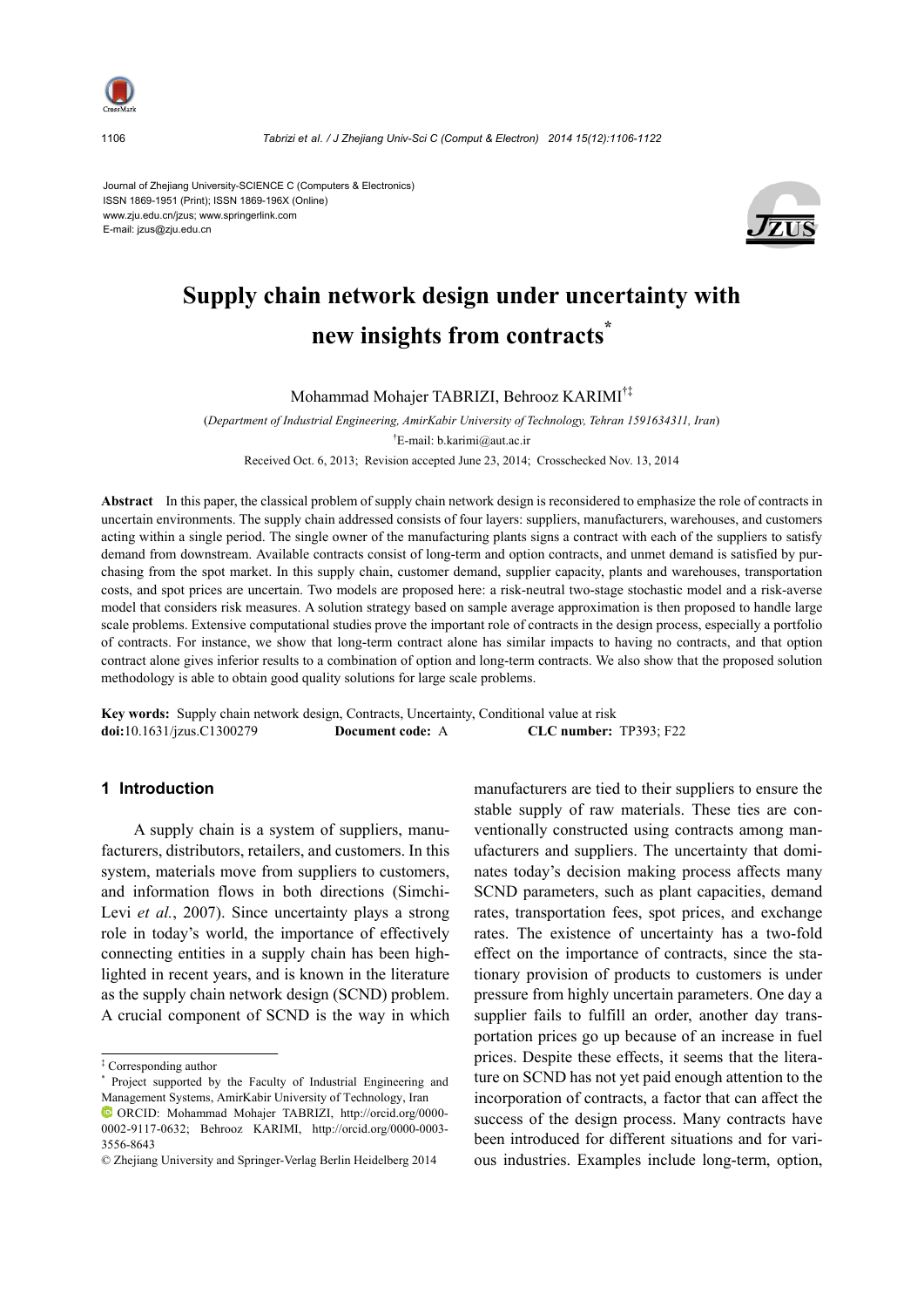and capacity reservation contracts. In a long-term contract, the supplier guarantees to send the manufacturer a pre-specified amount of products at an agreed-upon price by a pre-determined time in the future. An obvious disadvantage of this contract is rooted in the inventory holding costs such as depreciation and warehousing. To illustrate, in 2001, Cisco, a popular supplier in the communication industry, encountered a drop in its demand rates. However, due to having long-term contracts with its suppliers, Cisco was forced to write-off \$2.2 billions of its inventory and fire 8500 of its personnel. In contrast, in an option contract, the buyer has the right to receive the product in future up to a pre-specified amount. The buyer pays a fraction of the price at the time the contract is agreed (premium fee) and the remainder at the time an order is placed with the supplier (execution fee). Although an option contract has the advantage of hedging the buyer against risks such as demand decline, the total price in this contract is higher than that in a long-term contract. Note that for some commodity parts there may always be the opportunity to supply these materials from the spot market, which operates under completely uncertain conditions because of variable spot prices and even availability of products. However, to hedge against many types of such uncertainties, some companies, like HP, have used a portfolio of these contracts successfully to avoid the disadvantages of an uncertain environment while avoiding contract-specific problems. In 2000, the demand for flash memory grew at a high rate, but uncertainty in supply along with uncertain spot prices led HP to sign long-term contracts for 50%, and option contracts for 30% of its demand. The remaining supply was obtained by purchasing from the spot market (Simchi-Levi et al., 2007). In this paper, we consider a multisite manufacturer who supplies a single product to a set of distributors (warehouses) and from there to end users (customers). This product needs a raw material (e.g., a core component) that should be contracted to a set of suppliers, mainly with long-term and option contracts, and unsatisfied demand will be supplied from the spot market. The capacity of suppliers, plants and warehouses, transportation fees, and spot purchasing prices are uncertain and stochastic with known distributions. The location and number of suppliers and customers are known, however, these items for plants and warehouses should be determined by the model. We have modeled this problem in two cases: a risk-neutral model and a risk-averse model. In both cases the modeling approach used is a twostage stochastic programming. However, in the riskneutral model the objective is to minimize average SCND costs, while in the risk-averse model, the objective is to minimize a measure of cost risk in addition to average cost as a way of forcing risk-averse decision making, which seems to be logical in the current uncertain environment. A solution procedure based on sample average approximation (SAA) is used to handle these stochastic models. Sensitivity analysis of model parameters was carried out to show the usefulness of the proposed model, and especially to highlight the important role of contracts in SCND decisions. Another contribution of this paper is the incorporation of risk in this problem. Although the application of a risk measure is not new in general, in the context of SCND, the impact of risk measures has not been studied thoroughly. More specifically, we are unaware of any such application in the context of SCND problems while considering contracts in the model.

#### **2 Literature review**

The SCND problem has attracted the attention of many researchers for years. The main aspect of this problem is related to the classical location-allocation problem, in which a set of manufacturing plants and warehouses should be installed and then allocated to customers with minimum cost, combined with a transportation problem. Many researchers have considered this problem in a deterministic environment so that all parameters related to the problem are known in advance. Thanh *et al.* (2010) addressed the problem of designing and planning a multi-period, multi-echelon, multi-commodity supply chain whereby each product has a bill of material and all parameters are deterministic. Each plant and warehouse has limited capacity and lower and upper bounds on the utilization level. The comprehensive model they developed captures many modeling issues including: opening, closing, or expanding facilities, selecting suppliers, and planning the distribution flow. As for the solution strategy, a heuristic based on successive linear relaxation of original mixed integer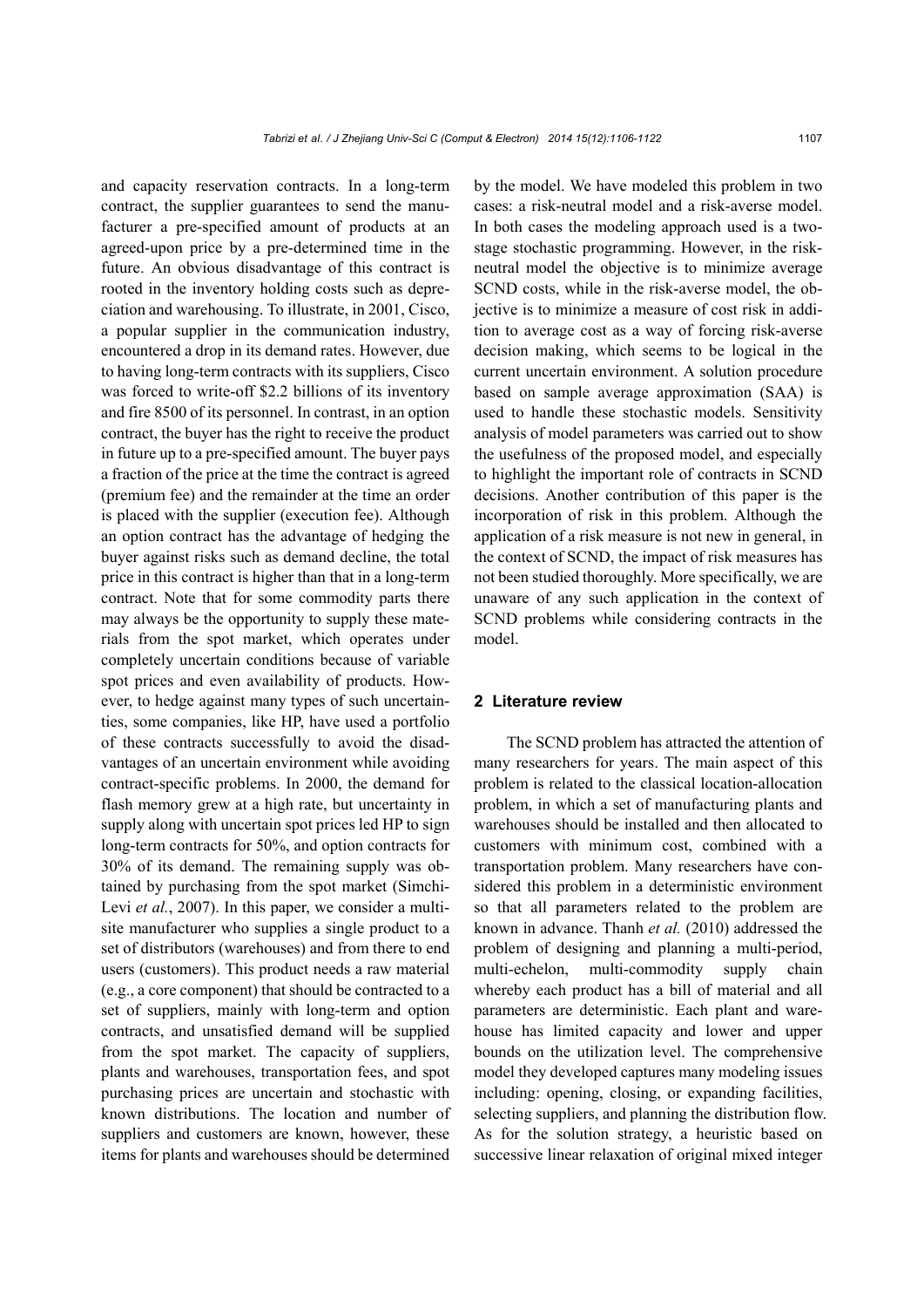program (MIP) and rounding strategies was proposed. Nagurney (2010) considered the problem of designing and redesigning a supply chain from a different modeling approach, i.e., variational inequalities. The research investigated optimal levels of capacity, production quantities, storage volumes, and shipments. This approach has the merit of handling congestion in the network as well as nonlinear and nonseparable cost structures.

Badri *et al.* (2013) developed a new mathematical model for multi-echelon, multi-commodity dynamic SCND considering expansions of the supply chain according to cumulative net profits and funds supplied by external sources, in contrast to the common approach in which expansion is restricted to a predetermined fund or to a fixed number of facilities. Other aspects include: bounds on utilization rates for facilities, public warehouses, and potential private warehouses. Correia *et al.* (2013) presented two new models for a two-echelon dynamic system. The main features are: location of new facilities, installation of warehouses, and distribution of products. Decisions are bound to a given budget and different product families are considered. While the first model is a cost minimization model, the second is a profit maximization model. To investigate the implications of the choice of performance measure on the network, an extensive computational study was also presented.

In other stream of SCND papers, researchers have tried to make the decision making process more realistic through the incorporation of uncertainty in their models. Santoso *et al.* (2005) addressed a singleperiod, single-commodity network design problem in which a two-stage model determines which facilities should be opened, in addition to the technology of each facility. They also proposed a hybrid of Benders decomposition and SAA as the solution approach (Santoso, 2003). Tiwari *et al.* (2010) proposed a novel model for SCND with a cost minimization objective satisfying uncertain demands at a specified service level. Other features include: the availability of various transportation options for manufacturers, warehouses, and distribution centers, nonlinearity of transportation and inventory holding costs, and consideration of economies of scale for these costs. Then a solution procedure based on the Taguchi method hybridized with an artificial immune system was proposed. Pan and Nagi (2010) considered an SCND with the new feature of considering emerging new markets while demand is uncertain in an agile manufacturing setting. The main decisions are: selection of facilities, alliances among different facilities, production, and distribution. A robust scenario approach was used to handle the uncertainty of demand with the objective consisting of the mean total costs, cost dispersion, and the mean penalty for unmet demand. A heuristic based on the *k*-shortest path was also suggested. Georgiadis *et al.* (2011) proposed a new mathematical model for SCND with multiple products flowing in the network in multiple time periods and under uncertain demand. The model considers time-dependent uncertainties in demand through scenario planning. A case study regarding the establishment of a Europe-wide supply chain was presented to show the applicability of the proposed model. Das (2011) introduced a new model for the integration of capacity, product mix, distribution, and input supply flexibility in strategic supply chain design. Other novelties of the paper include: modeling capacity, product mix, customer service level, and input flexibility based on quantifiable performance measures. It was the first paper to include product mix flexibility. Rajgopal *et al.* (2011) proposed a new two-stage stochastic model for the design and operation of a remnant industry, motivated by the metal industry. Uncertainties arise in several aspects: demand rate, raw material costs, cutting costs, salvage costs, capacity of facilities, and transportation fee. The first stage decisions concern fixed cost of operating facilities and the second stage costs are composed of metal cutting and distribution. They proposed a solution based on a modified version of the *L*-shaped method.

Goetschalckx *et al.* (2013) considered an SCND problem with uncertainties in demand, capacities of suppliers, manufacturers, warehouses, and fixed location costs. Uncertainty is modeled as a set of scenarios. The risk of the system is modeled as the two-sided standard deviation of the profits of the various scenarios. They showed that the common risk mitigation strategy to increase the overall capacity may not always have the desired effect. Tabrizi and Razmi (2013) considered an SCND problem in a multi-commodity, multi-stage, multi-capacity, and multi-source mode with sources of uncertainty in supply, demand, and processing sides, and modeled it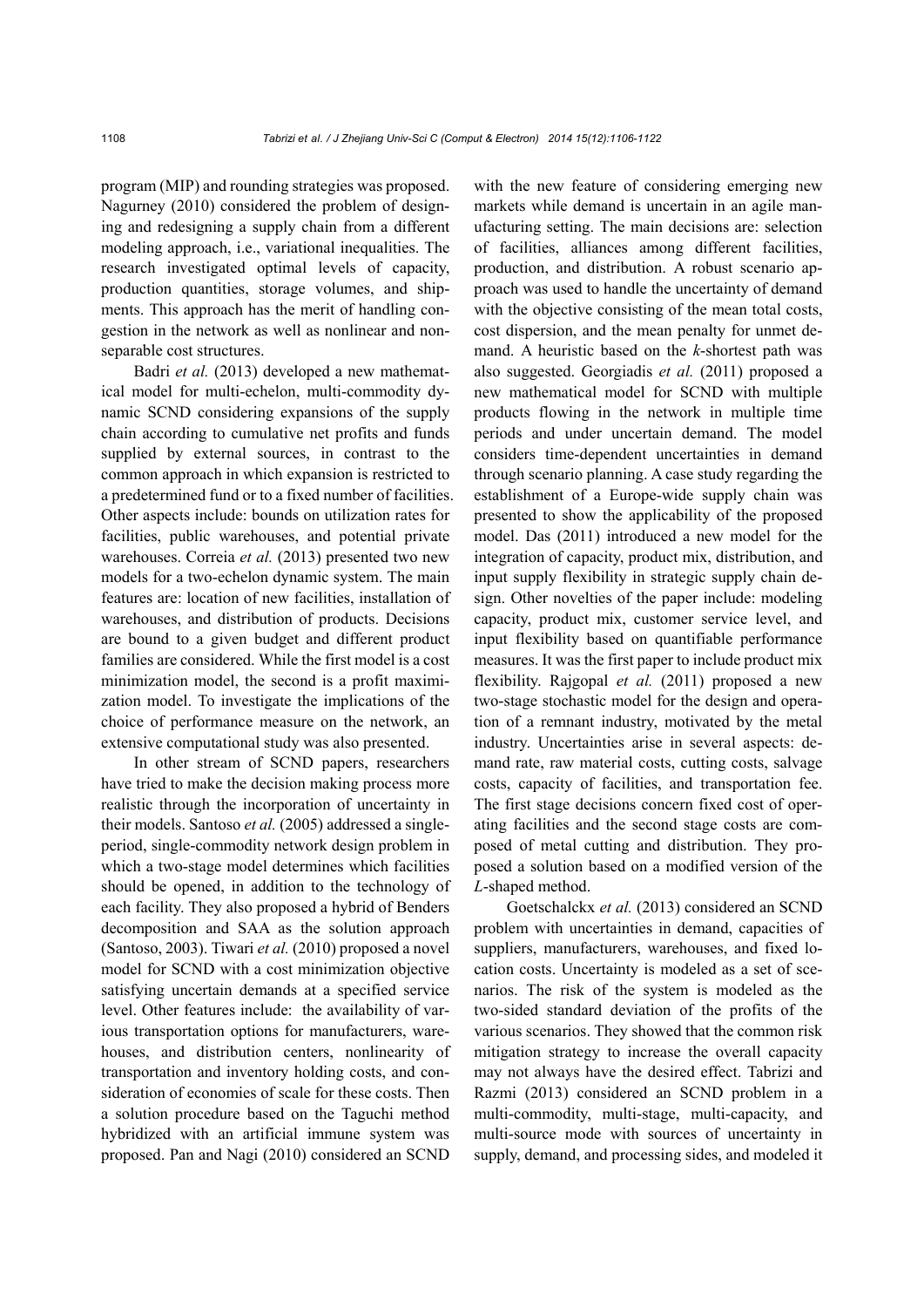using fuzzy logic. The non-linear MIP model was then solved using Benders decomposition.

Despite the fact that contracts may have very important effects on designing supply chains in an uncertain environment, most authors have ignored these effects. Melo *et al.* (2009), in their review paper, concluded that there is a gap in the literature related to consideration of decisions in a supply chain such as transportation modes, routing, and purchasing (contracts). Wever *et al.* (2012) noted that most previous studies examined only supply/demand risks and contract issues in the context of bilateral relations. They also showed that, when supply chain actors follow the instructions from these traditional models, their risks may increase rather than decrease. Further information on supply chain contracts may be found by Feng *et al.* (2013). In addition, most studies suppose that a pre-specified amount of product will reach a facility from its predecessor facility, which implies long-term contracts. Paksoy *et al.* (2013) proposed a novel model, consisting of multiple suppliers, manufacturers, distribution centers, and retailers, and dealt with the effects of product quality on supply chain design. Raw materials from suppliers are divided into high, low, or bad quality. Low quality material is cheaper but requires additional rework time and cost and could cause the failer of reaching target quality for manufacturers, and thus may affect the ability to satisfy demand. To hedge against these uncertainties the manufacturers use option contracts. The model answers the questions of with which suppliers these contracts should be signed and for which quality level. Although the authors declared that they used option contracts, actually they meant long-term contracts since in option contracts there is an option to buy or not to buy the amount agreed in the contract. However, in this paper no such concept was observed. Xu and Nozick (2009) considered a multi-period single-commodity supply chain with demand as the only uncertain parameter. Manufacturers belong to a single owner, and the problem considered is basically the supplier selection in conjunction with customer allocation and tries to find the right amount of raw material to purchase from each supplier using longterm and option contracts while unmet demand is purchased from the spot market with fixed prices. The modeling approach used is a two-stage stochastic programming. They used a hybrid solution strategy based on the standard *L*-shaped algorithm and Lagrangean relaxation. The main advantages of our paper over this work are: First, our model considers the main design decisions in a standard SCND problem, i.e., location of suppliers, manufacturers, and warehouses, in addition to allocation. However, the model of Xu and Nozick (2009) is mainly a supplier selection and does not consider warehouses and distribution decisions. Second, we have relaxed the assumption of deterministic values for many parameters that are exposed to uncertainty in reality. In our model, the capacity of all facilities including suppliers, manufacturers, and warehouses, in addition to demand and spot prices, is uncertain. Also, transportation fees from all facilities to all others are considered uncertain in our model, and nowadays are subject to the oscillation of fuel prices. The solution procedure of Xu and Nozick (2009) is suitable only for discrete distributions where the number of scenarios is not too large. However, this is not the case for our solution strategy. Feng *et al.* (2013) proposed a two-stage stochastic programming model for coordinated contract design in a supply chain. They considered a multi-site manufacturer with uncertain capacity, which supplies various raw materials from multiple suppliers, with stochastic capacity and price, and, in turn, supplies multiple products to customers with random demand and market price. The manufacturer signs contracts with both suppliers and customers, which is a new feature in this study. Spot purchasing and selling is also allowed. Four types of contracts from the manufacturer's side are used: (1) price only; (2) periodical minimum commitment; (3) periodical commitment with order band; (4) periodical stationary commitment. The only contract with suppliers is 'total minimum quantity commitments'. Another uncertain parameter, which is a novelty in their work, is that the manufacturer presents the set of contracts to buyers and the behavior of these buyers can be approximated through the distribution of the customer's choice. Contract selections construct the first stage variables, i.e., whether to offer a type of contract to customers or sign a special contract with suppliers. Production and distribution constitute the second stage variables. The three main weaknesses of this paper are: First, there are no network design decisions regarding the location of manufacturers and distribution centers in the model. Second, as pointed out by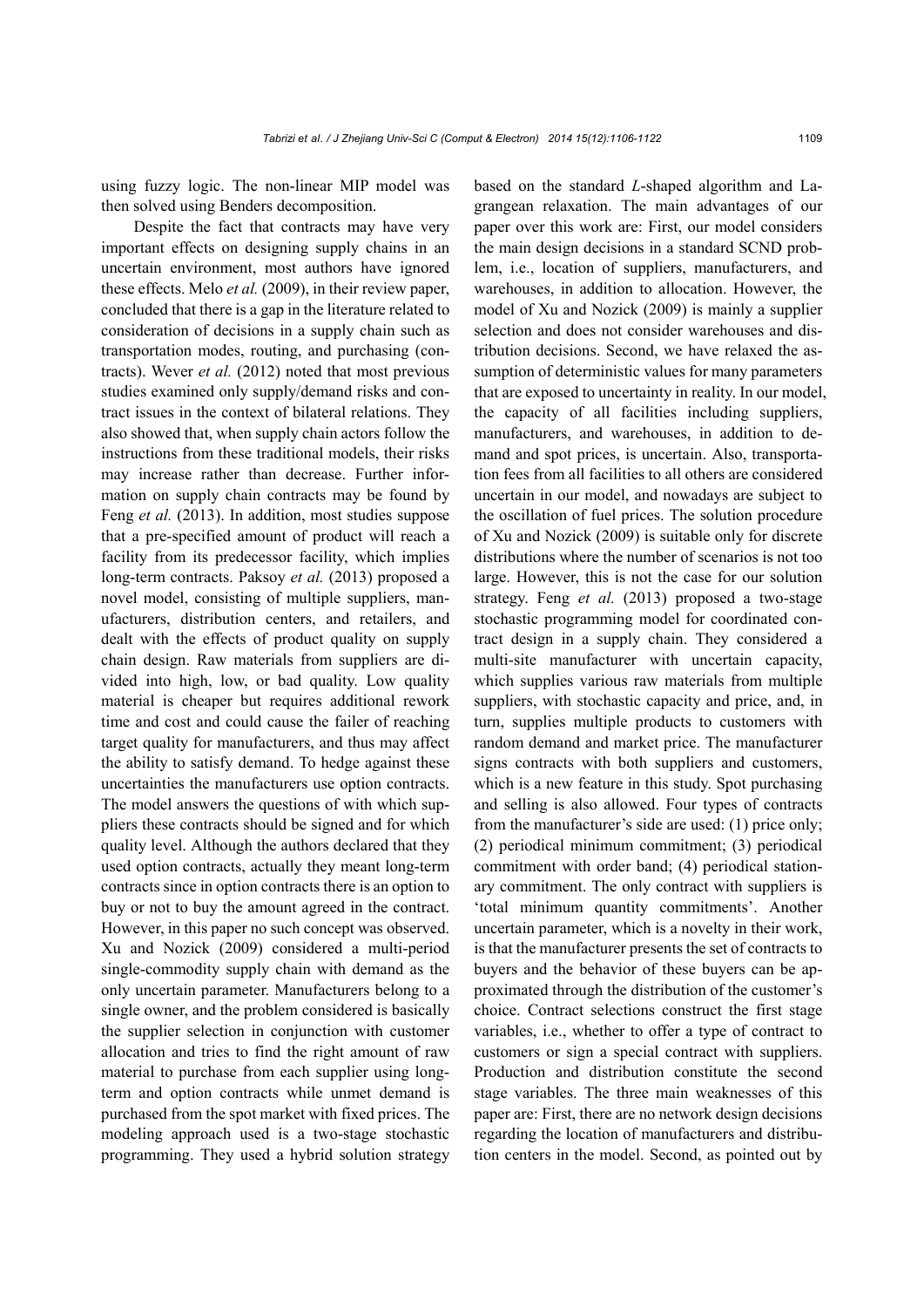the authors, they have used only long-term contracts with suppliers, although option contracts have more power to hedge against uncertainty. Third, the capacities of suppliers and transportation fees have been regarded as certain. An important drawback of previous two papers (Xu and Nozick, 2009; Feng *et al.*, 2013) is that they have made their decisions without considering the associated risks, which makes their solutions unstable against possible bad scenarios. However, we have refined this by incorporation of a risk measure in the objective of our model. Furthermore, the risk measure we used is a coherent risk measure. Table 1 summarizes the main features of our paper in contract to the abovementioned literature with respect to design and modeling features.

# **3 Problem description**

A multi-site manufacturer that supplies a single product to a set of warehouses and from there to its customers needs to locate its manufacturing plants

| Table 1 Comparison of our research with previous studies, based on design and modeling aspects |  |  |  |  |  |
|------------------------------------------------------------------------------------------------|--|--|--|--|--|
|                                                                                                |  |  |  |  |  |

|                       | $\leq 2010$                                            |                |                | 2011         |                    |                 | 2013         |                                    |   |                                     |              |              |                                              |                             |                          |
|-----------------------|--------------------------------------------------------|----------------|----------------|--------------|--------------------|-----------------|--------------|------------------------------------|---|-------------------------------------|--------------|--------------|----------------------------------------------|-----------------------------|--------------------------|
|                       | Xu and Tiwari Thanh Nagu-<br>Nozick et al. et al. rney |                |                |              | Pan<br>and<br>Nagi | Rajg-<br>et al. |              | Geor-<br>opal Das giadis<br>et al. |   | Feng Correia Badri<br>et al. et al. | et al.       | and<br>Razmi | $\overline{\text{Tabrizi}}$ Paksoy<br>et al. | Goets-<br>chalckx<br>et al. | This<br>paper            |
| Decisions             |                                                        |                |                |              |                    |                 |              |                                    |   |                                     |              |              |                                              |                             |                          |
| Supplier<br>selection |                                                        |                |                |              |                    |                 |              |                                    |   |                                     |              |              |                                              |                             |                          |
| Location              |                                                        |                |                |              |                    |                 |              |                                    |   |                                     |              |              |                                              |                             |                          |
| -Plants               |                                                        |                |                |              |                    |                 |              |                                    |   |                                     |              |              |                                              |                             |                          |
| -Warehouses           |                                                        | ✓              |                |              |                    |                 |              |                                    |   |                                     |              |              |                                              |                             |                          |
| Operational           |                                                        |                |                |              |                    |                 |              |                                    |   |                                     |              |              |                                              |                             |                          |
| -Production           |                                                        | ✓              | ✓              | ✓            | ✓                  |                 |              | ✓                                  |   |                                     |              | ✓            | ✓                                            | ✓                           | ✓                        |
| -Distribution         |                                                        | ✓              | $\checkmark$   | $\checkmark$ | ✓                  | ✓               |              | ✓                                  | ✓ | ✓                                   | $\checkmark$ | $\checkmark$ | $\checkmark$                                 | $\checkmark$                | ✓                        |
| Uncertainty           |                                                        |                |                |              |                    |                 |              |                                    |   |                                     |              |              |                                              |                             |                          |
| Demand                |                                                        | ✓              | ✓              |              | ✓                  | ✓               |              |                                    | ✓ |                                     |              | ✓            |                                              | ✓                           | ✓                        |
| Capacity              |                                                        |                |                |              |                    |                 |              |                                    |   |                                     |              |              |                                              |                             |                          |
| -Suppliers            |                                                        | ✓              |                |              |                    |                 |              |                                    |   |                                     |              |              |                                              | ✓                           | ✓                        |
| -Plants               |                                                        | ✓              |                |              |                    |                 |              |                                    |   |                                     |              |              |                                              | ✓                           | ✓                        |
| -Warehouses           |                                                        | ✓              |                |              |                    |                 |              |                                    |   |                                     |              |              |                                              | ✓                           | ✓                        |
| Transportation<br>fee |                                                        |                |                |              |                    |                 |              |                                    |   |                                     |              |              |                                              | ✓                           | ✓                        |
| Spot price            |                                                        |                |                |              |                    |                 |              |                                    |   |                                     |              |              |                                              | ✓                           | ✓                        |
| Other sources         | $\overline{\phantom{m}}$                               | $\overline{a}$ | $\overline{a}$ |              |                    | ✓               |              |                                    | ✓ | $\overline{a}$                      |              |              | $\overline{a}$                               | ✓                           | $\overline{\phantom{a}}$ |
| Architecture          |                                                        |                |                |              |                    |                 |              |                                    |   |                                     |              |              |                                              |                             |                          |
| Static                |                                                        | ✓              |                |              |                    |                 |              |                                    |   |                                     |              |              |                                              |                             | ✓                        |
| Dynamic               | ✓                                                      |                |                |              | ✓                  |                 |              | $\checkmark$                       |   | ✓                                   |              |              |                                              |                             |                          |
| Products              |                                                        |                |                |              |                    |                 |              |                                    |   |                                     |              |              |                                              |                             |                          |
| -Single               | ✓                                                      | ✓              |                | ✓            | ✓                  |                 |              |                                    |   |                                     |              |              | ✓                                            |                             | ✓                        |
| -Multiple             |                                                        | $\overline{a}$ | ✓              |              | $\overline{a}$     | $\checkmark$    | $\checkmark$ | $\checkmark$                       | ✓ | ✓                                   | $\checkmark$ | $\checkmark$ |                                              | ✓                           |                          |
| Risk aversion         |                                                        |                |                |              |                    |                 |              |                                    |   |                                     |              |              |                                              |                             |                          |
| Coherent              |                                                        |                |                |              |                    |                 |              |                                    |   |                                     |              |              |                                              |                             | ✓                        |
| Non-coherent          |                                                        |                |                |              | ✓                  |                 |              |                                    |   |                                     |              |              |                                              | ✓                           |                          |
| Contracts             |                                                        |                |                |              |                    |                 |              |                                    |   |                                     |              |              |                                              |                             |                          |
| Long term             | ✓                                                      |                |                |              |                    |                 |              |                                    | ✓ |                                     |              |              |                                              |                             |                          |
| Option                | ✓                                                      |                |                |              |                    |                 |              |                                    |   |                                     |              |              |                                              |                             |                          |
| Spot purchase         | ✓                                                      |                |                |              |                    |                 |              |                                    | ✓ |                                     |              |              |                                              |                             |                          |
| Other types           | $\overline{\phantom{a}}$                               |                |                |              |                    |                 |              |                                    | ✓ |                                     |              |              |                                              |                             |                          |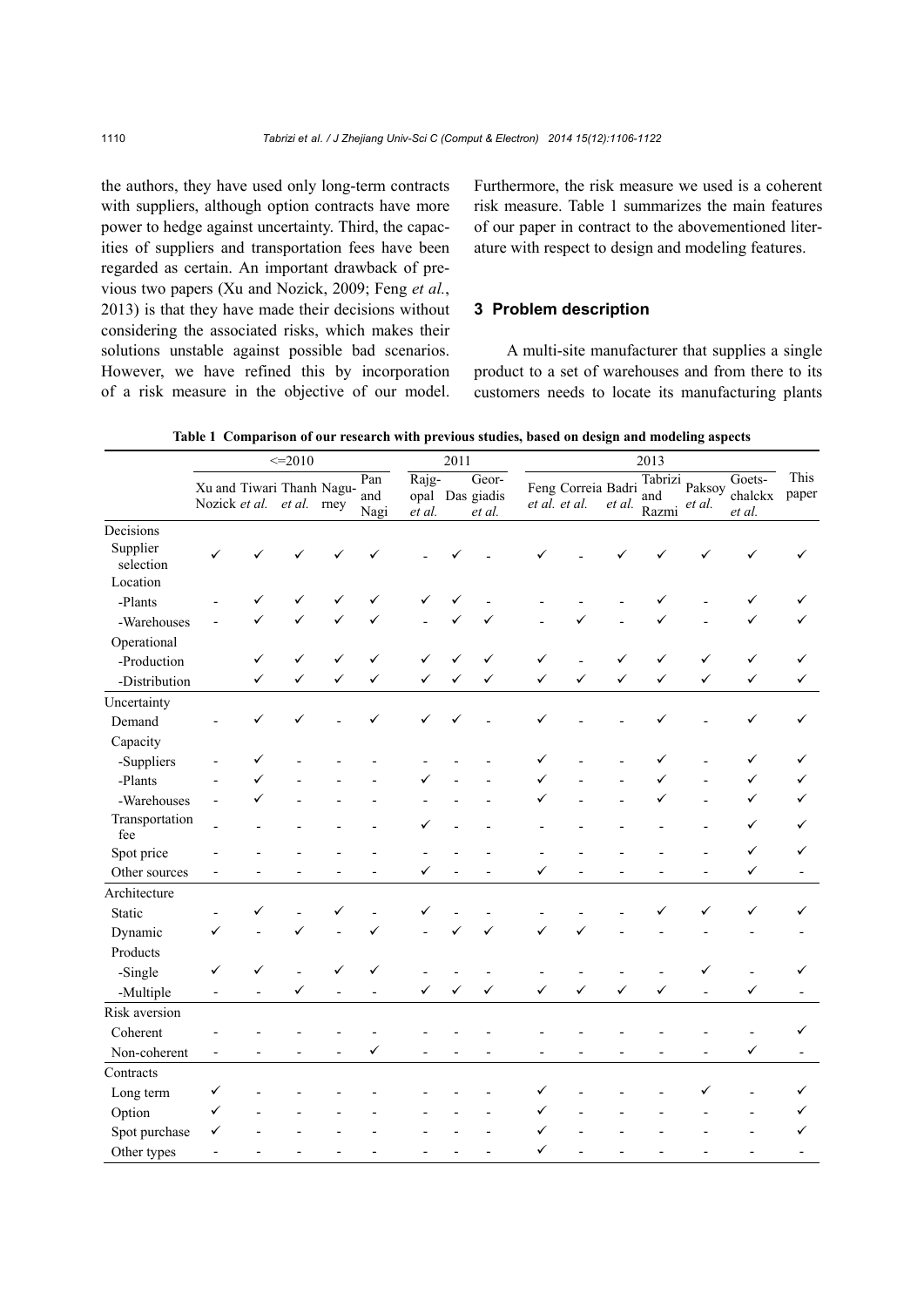and warehouses and allocate customers to warehouses. This product needs a strategic raw material or raw material, the supply of which should be contracted to a set of suppliers, mainly with long-term and option contracts, and unsatisfied demand would be outsourced to the spot market. The capacity of suppliers, plants, and warehouses, transportation fees, and spot purchasing prices are uncertain and stochastic with known distributions. Each supplier proposes a contract list which specifies the price for long-term contracts and another list showing different prices for the volume purchased under option contracts. In addition to location and allocation decisions, i.e., the design phase, the manufacturer needs to determine which supplier should supply each plant and with which contract, option, long-term, or both? Note that as the capacity of suppliers, plants, warehouses, and the demand are uncertain and considering the fact that contracts signed with suppliers constrain available products, it is assumed that unmet demand will be outsourced from the spot market but with stochastic prices. The volume of materials flowing from suppliers to plants, from plants to warehouses, and from warehouses to customers should be determined as well, keeping in mind that transportation prices are stochastic. Modeling approach used here is a twostage stochastic programming. Our first model is riskneutral, i.e., the objective function considers only the average SCND cost, while the second model incorporates risk of decisions with a risk measure. In the two-stage stochastic programming, there is a timeline before which the uncertain parameters are unknown and after which they will be known. The decisions before this timeline are called the first stage and those after the timeline are called second stage. In this approach, the objective function consists of the costs due to the first stage decisions plus expected value of the costs due to the second stage decisions, assuming that the first stage decisions are fixed. Suppose that vector  $y$  is the aggregate of variables in the first stage with the cost vector  $d$ , and  $x$  is the aggregate of variables in the second stage with cost vector *c*. Also, assume that *ξ* represents the aggregate of uncertain parameters with realizations *ξn*. We have

$$
\min_{y} \left\{ \boldsymbol{d}^{\mathrm{T}} \boldsymbol{y} + E\big(Q(\boldsymbol{y}, \xi_n)\big) \right\} \text{ s.t. } \boldsymbol{A} \boldsymbol{y} \leq \boldsymbol{b}, \qquad (1)
$$

in which  $Q(\mathbf{y}, \xi_n)$  is defined as follows:

$$
Q(\mathbf{y}, \xi_n) = \min_{\mathbf{x}} \{ \mathbf{c}_n^{\mathrm{T}} \mathbf{x} \} \text{ s.t. } \mathbf{W}_n \mathbf{x}_n = \mathbf{h}_n - \mathbf{T}_n \mathbf{y}. \tag{2}
$$

We may call problem 1 the first stage problem and problem 2 the second stage problem in our implementation. The notations used in our mathematical model and the corresponding descriptions are illustrated in Table 2.

# **3.1 Model assumptions**

The main assumptions of this research are listed as follows:

1. There is a single product and each unit of the product is made out of one unit of raw materials.

2. The locations and numbers of suppliers and customers are known, respectively.

3. Each supplier has proposed a price for longterm contracts and an option list for price-volume pairs (the volume-up-to levels that plants are allowed to order).

4. Unmet demand will be outsourced from the spot market.

5. Capacities of all facilities, transportation fees, demand, and spot prices are stochastic.

6. A scenario based approach is used to model uncertainty (although this assumption does not restrict us due to an adapted solution strategy, i.e., SAA, as will be explained later).

7. The sets of locations for plants and warehouses are known a priori.

#### **3.2 Case I: risk-neutral two-stage stochastic model**

In this case, and in case II, the set of first stage variables consists of binary variables corresponding to the act of engaging with each supplier, buying an option level from option list, installing a plant, or establishing a warehouse in potential locations, and continuous variables for long-term contracts signed with suppliers. Second stage variables consist of distribution decisions, i.e., the amount of products that flow from suppliers to plants under different contracts and scenarios or the amount of products produced at each plant and sent to warehouses and from there to customers under different scenarios. Also, products that should be outsourced under each scenario will be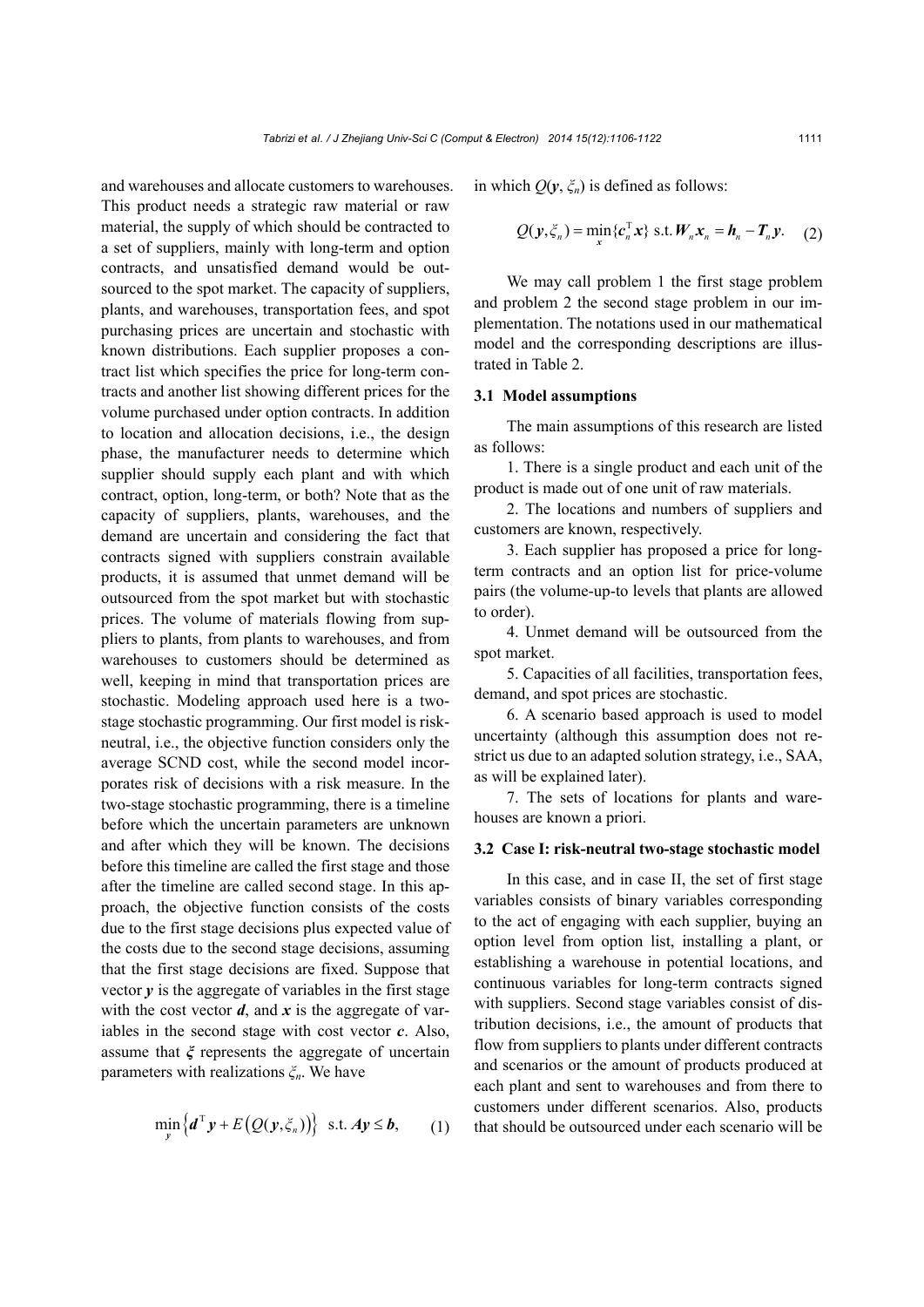**Table 2 Illustration for notations used in our mathematical model** 

| Notation                 | Description                                                                             |
|--------------------------|-----------------------------------------------------------------------------------------|
| Set                      |                                                                                         |
| S                        | Set of suppliers indexed by $s$                                                         |
| $\boldsymbol{P}$         | Set of possible plants indexed by $p$                                                   |
| W                        | Set of possible warehouses indexed by $w$                                               |
|                          | Set of customers indexed by c                                                           |
| C                        |                                                                                         |
| Ι                        | Set of option levels indexed by $i$                                                     |
| N                        | Set of scenarios indexed by $n$                                                         |
| Parameter                |                                                                                         |
| β                        | Number of available suppliers                                                           |
| $\mathrm{Fo}_{is}$       | Premium cost of buying option $i$ from sup-<br>plier s                                  |
| $FI_s$                   | Unit cost of purchasing an item from sup-<br>plier s with long-term contract            |
| Fs <sub>s</sub>          | Fixed cost to engage with supplier s                                                    |
| $Fp_p$                   | Fixed cost for establishing a plant in site $p$                                         |
| $Fw_w$                   | Fixed cost for establishing a warehouse in<br>site $w$                                  |
| $Tsp_{spn}$              | Unit transportation cost from supplier $s$ to<br>plant $p$ in scenario $n$              |
| $Tpw_{pwn}$              | Unit transportation cost from plant $p$ to<br>warehouse $w$ in scenario $n$             |
| $Twc_{wcn}$              | Unit transportation cost from warehouse $w$<br>to customer $c$ in scenario $n$          |
| $Cs_{sn}$                | Total capacity of supplier $s$ in scenario $n$                                          |
| $Cp_{pn}$                | Total capacity of plant $p$ in scenario $n$                                             |
| $\text{Cw}_{wn}$         | Total capacity of warehouse $w$ in scenario $n$                                         |
| eo <sub>s</sub>          | Unit exercise cost for using option contract<br>from supplier s                         |
| $go_i$                   | Available items under option level $i$ from<br>each supplier                            |
| $P_{cn}$                 | Spot price of final product to supply cus-<br>tomer $c$ in scenario $n$                 |
| $d_{cn}$                 | Demand from customer $c$ in scenario $n$                                                |
| Variable                 |                                                                                         |
|                          | 1 if we decide to engage with supplier $s$ , and                                        |
| $\mathbf{y}\mathbf{s}_s$ | 0 otherwise                                                                             |
| $\mathsf{yp}_p$          | 1 if we decide to establish a plant in site $p$ ,                                       |
|                          | and 0 otherwise                                                                         |
| yw <sub>w</sub>          | 1 if we decide to establish a warehouse in<br>site $w$ , and 0 otherwise                |
| yo <sub>is</sub>         | 1 if we decide to buy option level $i$ from sup<br>plier s, and 0 otherwise             |
| $y_{s}$                  | Amount we decide to buy from supplier s<br>with long-term contract                      |
| $XO_{spn}$               | Amount sent from supplier $s$ to plant $p$ in<br>scenario <i>n</i> with option contract |
| $x_{spn}$                | Amount sent from supplier $s$ to plant $p$ in                                           |
|                          | scenario $n$ with long-term contract                                                    |
| $X\text{pw}_{pwn}$       | Amount sent from plant $p$ to warehouse $w$ in                                          |
|                          | scenario n                                                                              |
| XWC <sub>wcn</sub>       | Amount sent from warehouse $w$ to customer<br>$c$ in scenario $n$                       |
|                          | Unmet demand of customer $c$ in scenario $n$                                            |
| $z_{cn}$                 | satisfied by purchasing from the spot market                                            |

determined. The two-stage model for case I is as follows:

The first stage problem:

$$
\min_{y} \left\{ \sum_{s} \text{Fs}_{s} \text{ys}_{s} + \sum_{i,s} \text{Fo}_{is} \text{yo}_{is} + \sum_{s} \text{Fl}_{s} \text{yl}_{s} + \sum_{p} \text{Fp}_{p} \text{yp}_{p} + \sum_{w} \text{FW}_{w} \text{yw}_{w} + E(Q(\textbf{y}, \xi)) \right\} (3-0)
$$
  
s.t  $\sum_{y} \text{yo}_{s} \le \text{ys } \forall s$ 

$$
\text{s.t.} \sum_{i} \text{yo}_{is} \leq \text{ys}_{s}, \forall s \tag{3-1}
$$

and 
$$
\begin{cases} \sum_{s} \text{ys}_{s} \leq \beta, \\ \text{ys}_{s}, \text{yo}_{is}, \text{yp}_{p}, \text{yw}_{w} \in \{0, 1\}, \text{yl}_{s} \geq 0. \end{cases}
$$
 (3-2)

The second stage problem:

$$
\min_{x,z} \left\{ \sum_{s,p,n} \text{Tsp}_{spn} \mathbf{xl}_{spn} + \sum_{s,p,n} (\mathbf{e} \mathbf{o}_s + \text{Tsp}_{spn}) \mathbf{x} \mathbf{o}_{spn} + \sum_{p,w,n} \text{Tpw}_{pwn} \mathbf{x} \mathbf{pw}_{pwn} + \sum_{w,c,n} \text{Twc}_{wcn} \mathbf{x} \mathbf{wc}_{wcn} + \sum_{c,n} P_{cn} z_{cn} \right\}
$$
\n(3-3)

$$
\text{s.t. } \sum_{p} \left( \mathbf{x} \mathbf{1}_{\text{spn}} + \mathbf{x} \mathbf{o}_{\text{spn}} \right) \leq \mathbf{C} \mathbf{s}_{\text{sn}} \mathbf{y} \mathbf{s}_{\text{s}}, \forall s, n,
$$
 (3-4)

$$
\sum_{w} xpw_{pwn} \le Cp_{pn}yp_p, \forall p, n,
$$
\n(3-5)

$$
\sum_{c} \text{xwc}_{\text{wen}} \leq \text{Cw}_{\text{wn}} \text{yw}_{\text{w}}, \forall w, n,
$$
\n(3-6)

$$
\sum_{s} (\mathbf{x} \mathbf{1}_{spn} + \mathbf{x} \mathbf{o}_{spn}) = \sum_{w} \mathbf{x} \mathbf{p} \mathbf{w}_{p \mathbf{w} n}, \forall p, n,
$$
 (3-7)

$$
\sum_{p} \text{xpw}_{pwn} = \sum_{c} \text{xwc}_{wcn}, \forall w, n,
$$
\n(3-8)

$$
\sum_{p} \text{xo}_{\text{spn}} \le \sum_{i} \text{go}_{i} \text{yo}_{is}, \forall s, n,
$$
\n(3-9)

$$
\sum_{p} \mathrm{x} \mathrm{l}_{spn} \le \mathrm{yl}_{s}, \, \forall s, n,
$$
\n(3-10)

$$
\sum_{w} xwc_{wen} + z_{cn} \ge d_{cn}, \forall c, n,
$$
\n(3-11)

$$
xospn, xlspn, xpwpwn, xwcwcn, zcn \ge 0,
$$
 (3-12)

where  $(3-4)$ – $(3-6)$  are capacity constraints for suppliers, plants, and warehouses, respectively, (3-7) and (3-8) are flow conservation constraints, (3-9) and (3-10) are contractual constraints, (3-11) is the demand constraint, and (3-12) is the non-negativity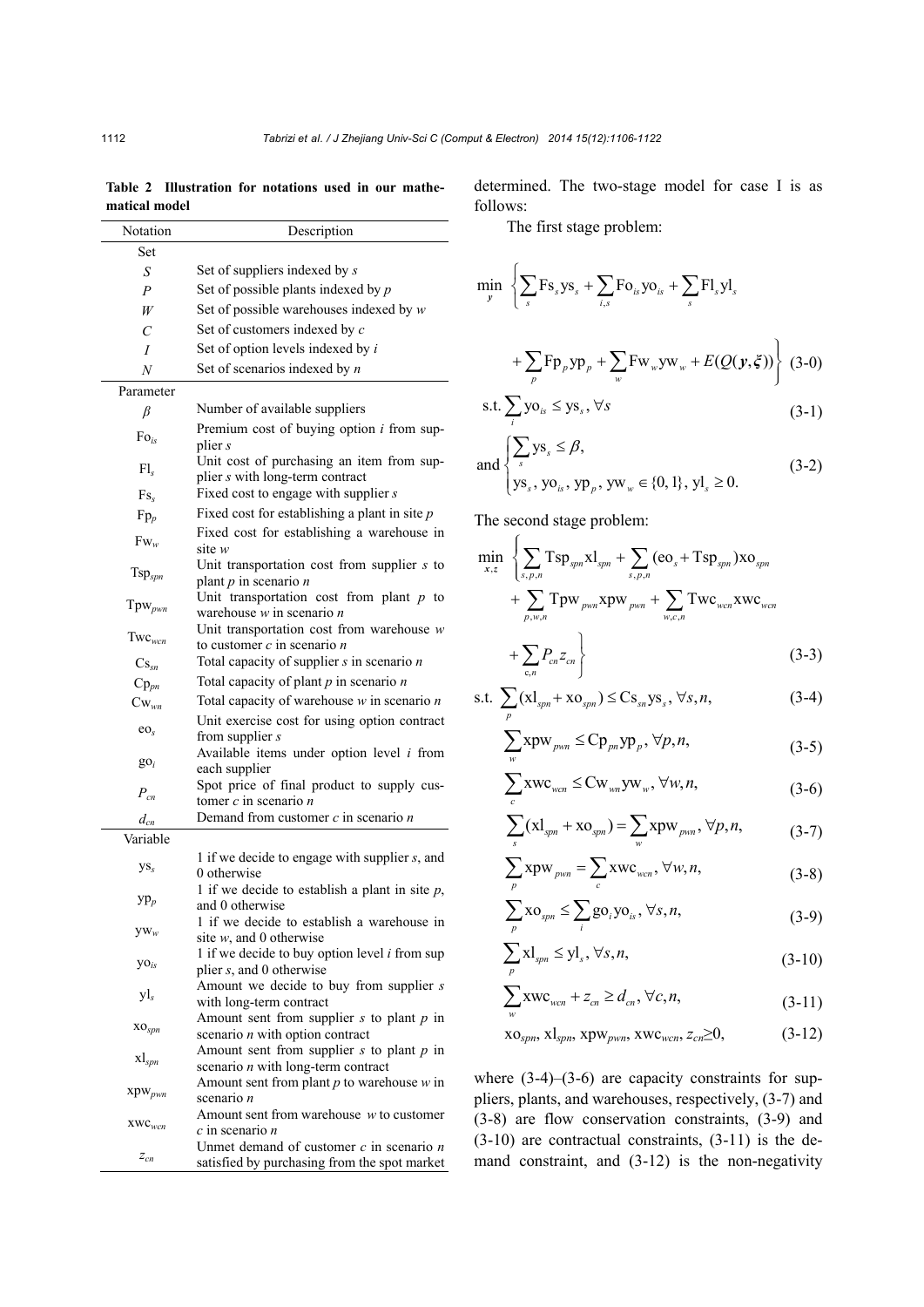constraint.

With respect to the first stage problem, the objective function consists of fixed costs for engaging suppliers, a premium option cost for the option level acquired, a purchasing cost for long-term contracts, and a fixed cost for establishing plants and warehouses. Constraint (3-1) ensures that only one of the capacity levels in the option list should be reserved from each supplier, if we have any relation at all with that supplier. Constraints (3-2) enforce the number of suppliers to be less than a certain number. In the second stage, the objective is comprised of four terms: (1) the cost of carrying goods from suppliers to plants under different contracts, i.e., goods with long-term or option contracts, (2) the cost of exercising options purchased, (3) the cost of carrying goods from plants to warehouses, and (4) the cost of carrying goods from warehouses to customers. Constraint (3-4) states that the total items bought from a supplier under long-term and option contracts should not exceed its capacity under different scenarios, provided that we have engaged with that supplier. Constraint (3-5) ensures that the amount of goods produced at plants is within the capacity of plants under different scenarios, and constraint (3-6) limits the amount of products that flow from warehouses to less than their capacity levels in various scenarios. Constraints (3-7) and (3-8) guarantee that the total amount of goods entering a plant or warehouse is equal to the total amount leaving. Constraints (3-9) and (3-10) obligate the circumstances of the contracts signed. Specifically, constraint (3-9) mandates the option exercised in all scenarios to be less than the option level purchased and constraint (3-10) ensures that the amount sent from a supplier to all plants, under long-term contract is less than the amount agreed upon. Constraint (3-11) requires the demand for each customer in each scenario to be satisfied, either with products from warehouses or from the spot market.

#### **3.3 Case II: risk-averse model**

Traditional two-stage models consider expectation as the main preference measure to compare random variables. This strategy results in risk-neutral models. In decision theory, an important issue is the comparison of random variables. For these variables, one should take the dispersion effect into consideration, in addition to the location effect. In other words, both the mean and variability of random variables should be considered. This had led to the important concept of risk measures. Of course, merely emphasizing the location effect may result in solutions with high variability and emphasizing only the dispersion effect may result in too conservative solutions. Thus, it is conventional to use mean-risk models as follows:

$$
\min_{y} \{ E(\mathcal{F}(y,\xi)) + \lambda \rho(\mathcal{F}(y,\xi)) \},\tag{4}
$$

where  $\rho$  is the measure of variability, i.e., the risk measure,  $\lambda$  is the risk preference coefficient stated by the decision maker. Traditionally, variance was used as the measure of variability; however, this risk measure has some major deficiencies. For instance, it considers variability in both tails of the distribution of a random variable, but when we are talking about costs we do not care about the left tail. Another weakness arises from the nonlinearity of this measure. These and other deficiencies led us to use a more suitable and fairly recent measure, CVaR. This measure quantifies the mean of values in the distribution function of a random variable  $\mathcal Z$  that exceed a certain point, as illustrated below (Rockafellar and Uryasev, 2000):

$$
CVaR_{\alpha}(\mathcal{Z}) = E(\mathcal{Z}|\mathcal{Z} \ge VaR_{\alpha}(\mathcal{Z})),
$$

in which Va $R_{\alpha}(Z)$  denotes a point at which  $\alpha$  percent of the distribution of  $Z$  is to the left of it. Rockafellar and Uryasev (2000) gave a more tractable version of this definition:

$$
\text{CVaR}_{\alpha}(\mathcal{Z}) = \inf_{\eta} \left\{ \eta + \frac{1}{1 - \alpha} E([\mathcal{Z} - \eta]_{+}) \right\},\tag{5}
$$

where  $[a]_+$ =max $(a, 0)$ . Therefore, in this paper, we are looking to solve the following mean-risk model:

$$
\min_{y} \{ E(\mathcal{F}(y,\xi)) + \lambda \text{CVaR}_{\alpha}(\mathcal{F}(y,\xi)) \}.
$$
 (6)

In our two-stage model, however,

$$
\mathcal{F}(y,\,\xi)=d^{\mathrm{T}}y+Q(y,\,\xi)\,\,\text{s.t.}\,\,A_1y\leq b_1.
$$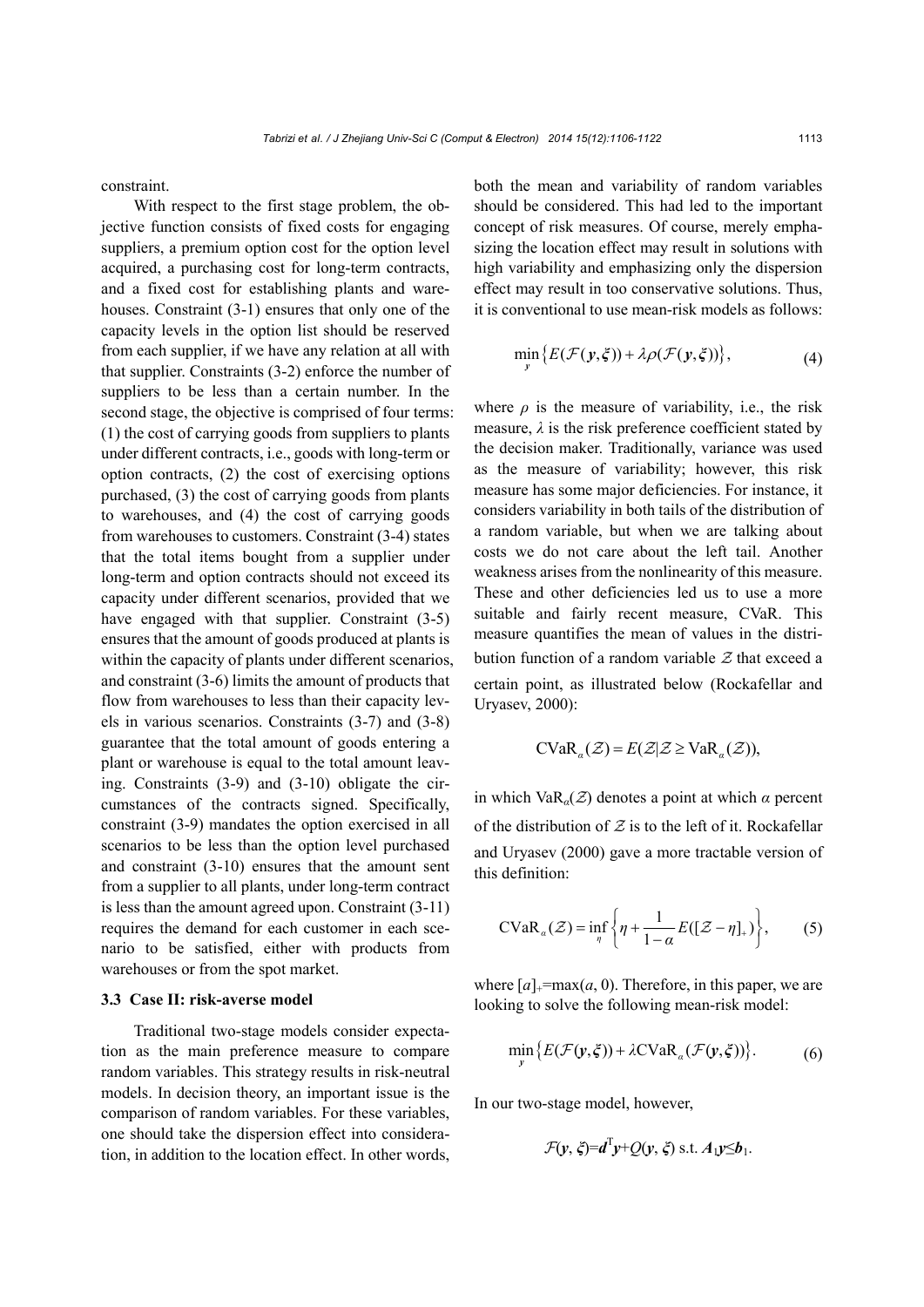Noyan (2012) showed that the general two-stage model for discrete (scenario-based) random variables could be written in the following linear form:

$$
\min_{y} \left\{ (1+\lambda) \mathbf{d}^{T} \mathbf{y} + \sum_{n} p_{n} \mathbf{c}_{n}^{T} \mathbf{x}_{n} + \lambda \left( \eta + \frac{1}{1-\alpha} \sum_{n} p_{n} v_{n} \right) \right\}
$$
(7-0)

$$
\text{s.t.} \, \boldsymbol{W}_n \boldsymbol{x}_n = \boldsymbol{h}_n - \boldsymbol{T}_n \boldsymbol{y}, \, \forall n,\tag{7-1}
$$

$$
v_n \geq c_n^{\mathrm{T}} x_n - \eta, \,\forall n,\tag{7-2}
$$

$$
A_1 y \leq b_1, \tag{7-3}
$$

$$
x_n, v_n \ge 0, \forall n,
$$
\n<sup>(7-4)</sup>

$$
\eta \in \mathbb{R}.\tag{7-5}
$$

In this formulation,  $p_n$  denotes the probability of occurrence of the *n*th scenario. Risk aversion here is modeled in the form of a mean-risk model. For convenience, note that in the next sections, as stated by Noyan (2012), since the variable *η* does not depend on scenarios while variable  $v_n$  does, we can consider  $\eta$  as the first stage and  $v_n$  as the second stage auxiliary variables. Define

$$
\tilde{\mathcal{F}}(\mathbf{y}, \eta, \xi) = (1 + \lambda) \mathbf{d}^{\mathrm{T}} \mathbf{y} + \lambda \eta + \tilde{\mathcal{Q}}(\mathbf{y}, \eta, \xi^{n}) \quad (8)
$$
  
s.t.  $A_1 \mathbf{y} \le \mathbf{b}_1$  and  $\eta \in \mathbb{R}$ ,

where

$$
\tilde{\mathcal{Q}}(\mathbf{y}, \eta, \zeta^n) = \min_{\mathbf{x}, \mathbf{v}} \left\{ \mathbf{c}_n^{\mathrm{T}} \mathbf{x}_n + \frac{\lambda}{1 - \alpha} \mathbf{v}_n \right\}
$$
  
s.t.  $\mathbf{W}_n \mathbf{x}_n = \mathbf{h}_n - \mathbf{T}_n \mathbf{y}$  and  $\mathbf{v}_n - \mathbf{c}_n^{\mathrm{T}} \mathbf{x}_n \ge -\eta$ .

Therefore, the mean-risk model (6) could be redefined in the same way as traditional risk-neutral models, as follows:

$$
\min_{y} \left\{ (1 + \lambda) \mathbf{d}^{T} \mathbf{y} + \lambda \eta + E(\tilde{\mathcal{Q}}(\mathbf{y}, \eta, \xi^{n})) \right\} \qquad (9)
$$
  
s.t.  $A_1 \mathbf{y} \leq \mathbf{b}_1$  and  $\eta \in \mathbb{R}$ .

In the following, we will show that considering risk in the model has a great impact on the cost of supply chain. Also, the impact of parameter *λ* will be discussed.

## **4 Solution procedure**

In this section we illustrate our strategy to solve the problem. In stochastic models like ours, it is necessary to determine whether the distribution of the stochastic parameters is continuous or discrete. The problem with continuous functions is that we may not be able to take expectations and they may not be good approximations for real distributions. The problem with discrete distributions, if we consider them as real distributions, is the large number of scenarios in real cases. To illustrate the importance of this, we discuss the example by Santoso *et al.* (2005). Consider a supply chain with 50 facilities, which is normal for realistic cases. Each facility has just one uncertain parameter. Suppose that this uncertain parameter has only three scenarios. In this situation, we have to deal with  $3^{50} \approx 7 \times 10^{23}$  scenarios, which is far more than current technology can handle. In this paper, we have adopted SAA to handle a very large, theoretically infinite number of scenarios (Santoso, 2003). This approach also enables us to use continuous distributions, since it draws samples from the original distribution, whether it is discrete or continuous. This procedure has its roots in Monte Carlo simulation and statistics, and we will have to deal with a smaller sample of the real problem in each stage of the procedure. In the next subsection we will illustrate the procedure of SAA in detail and its adaption to our problem.

#### **4.1 Sample average approximation**

In a stochastic program like Eq.  $(1)$  or  $(9)$ , the main difficulty arises from the expected value terms, since we do not have the function  $Q(\mathbf{y}, \xi_n)$  or  $\mathcal{Q}(\nu, n, \zeta^n)$  explicitly and in a closed analytical form. Even if we did, computing such an expectation consists of multiple integrals or solving too many linear programs. To avoid these difficulties, a good idea is to use the sample average (mean) statistic, instead of the original expectation. To do this, Shapiro and Homemde-Mello (1998) proposed performing *M* independent experiments. In each experiment, one must take *N* independent samples from the main problem. In fact, each sample consists of solving the following linear program, called the sample average problem: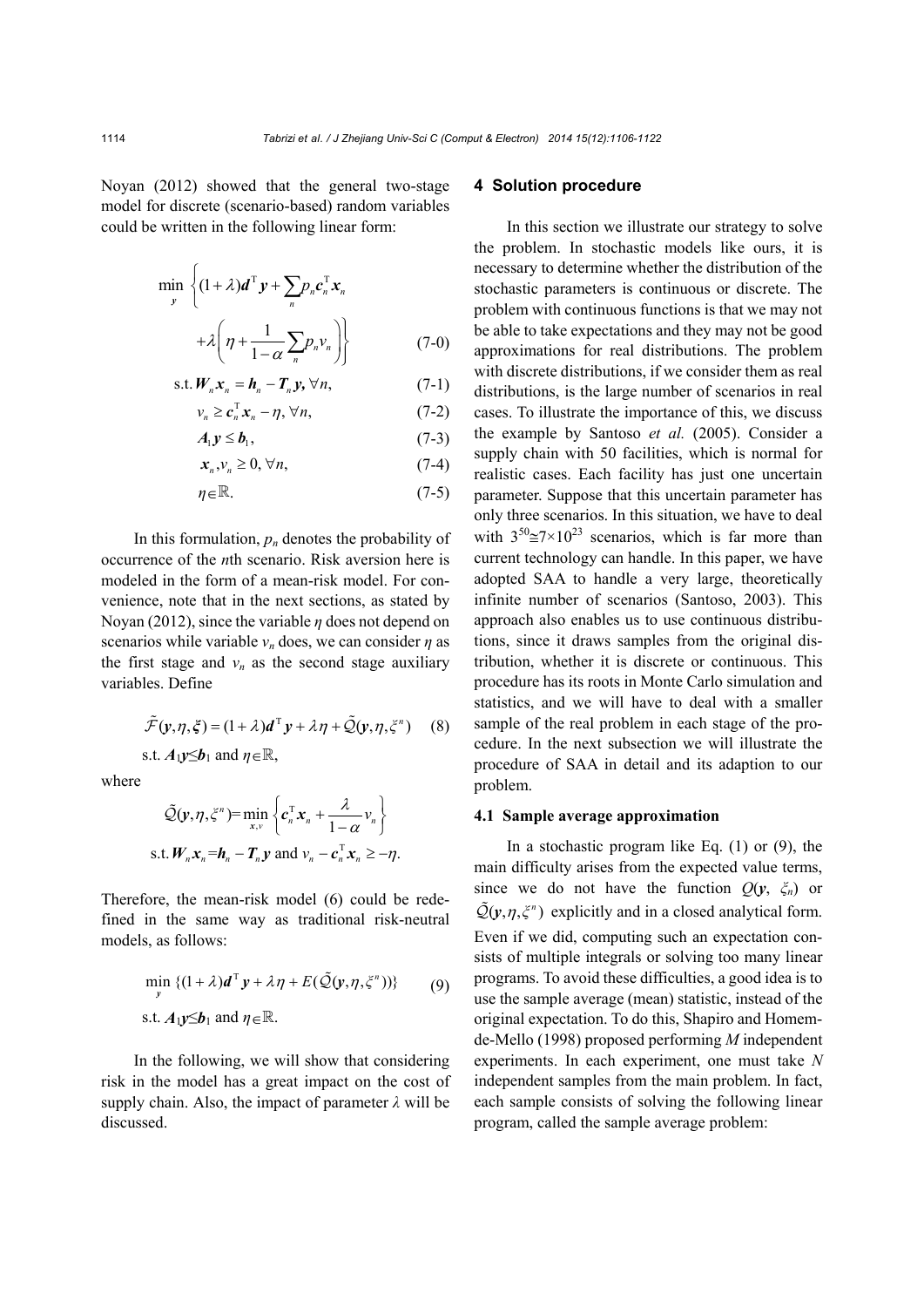$$
\hat{l}_m = \min_{\mathbf{y}} \frac{1}{N} \sum_{n=1}^N \tilde{\mathcal{F}}(\mathbf{y}, \eta, \xi_n^m). \tag{10}
$$

We call the optimal solution to this problem  $\hat{y}_m$  or  $\hat{\eta}_m$ , and it is proven that taking an average over  $\hat{l}_m s$ gives a lower bound on the optimal value (Wang, 2007).

$$
\overline{l} = \frac{1}{M} \sum_{m=1}^{M} \hat{l}_m.
$$

The variance to this estimator is calculated as follows:

$$
s_1^2 = \frac{1}{M(M-1)} \sum_{m=1}^{M} (\hat{l}_m - \overline{l})^2.
$$
 (11)

To obtain a good quality solution, an upper bound is also derived through a feasible first stage solution, such as one of  $\hat{y}_m$  and  $\hat{\eta}_m s$  obtained in the last step, and we call them  $\bar{y}$  and  $\bar{\eta}$ , respectively. Then a new and large sample will be derived with size *N'* and we compute the following equation to obtain the sample upper bound:

$$
\overline{u} = \frac{1}{N} \sum_{n=1}^{N'} \tilde{\mathcal{F}}(\overline{y}, \overline{\eta}, \xi_n). \tag{12}
$$

Note that in the above, we are solving *N'* single-scenario linear programmings (LPs)  $(\tilde{\mathcal{F}}(\bar{y}, \bar{\eta}, \xi_n))$  which are easy to handle. Thus, since the accuracy of the sample upper bound increases with the increase in *N'*, we may use a much larger sample size than the one used as *N*. The suggestion is *N'*=1000 compared with about 30 or 60 for *N*. Eventually, the variance of the above estimator is as

$$
s_{\mathrm{u}}^{2} = \frac{1}{N'(N'-1)} \sum_{n=1}^{N'} (\tilde{\mathcal{F}}(\bar{\mathbf{y}}, \bar{\boldsymbol{\eta}}, \boldsymbol{\xi}_{n}) - \bar{\boldsymbol{u}})^{2}.
$$
 (13)

This procedure continues until the gap between the upper and lower bounds, reaches an a priori determined level. This gap and its corresponding variance for our problem appear as follows:

$$
\mu_{\rm gap} = \overline{u} - \overline{l},\tag{14}
$$

$$
\sigma_{\rm gap}^2 = s_{\rm u}^2 + s_{\rm l}^2. \tag{15}
$$

To assess the quality of the solutions obtained so far, Santoso *et al.* (2005) proposed to construct a confidence interval based on the normal distribution, which is depicted as

$$
[0, \mu_{\rm gap} + z_{\alpha/2} \sigma_{\rm gap}]. \tag{16}
$$

For our problem, Eqs. (10) and (12) could be expressed, respectively, as

$$
\hat{l}_m = \min_{\mathbf{y}} \left\{ \frac{1}{N} \sum_{n=1}^N (1 + \lambda) \mathbf{d}^T \mathbf{y} + \lambda \eta + \mathbf{c}_n^T \mathbf{x}_n + \frac{1}{1 - \alpha} v_n \right\}
$$
\ns.t. (7-1)–(7-5),  
\n
$$
\overline{u} = \frac{1}{N'} \sum_{n=1}^{N'} \left( (1 + \lambda) \mathbf{d}^T \overline{\mathbf{y}} + \lambda \overline{\eta} + \tilde{\mathcal{Q}}(\overline{\mathbf{y}}, \overline{\eta}, \xi_n) \right).
$$

Note that the above arguments are true for traditional two-stage problems with elimination of terms related to  $\eta$ ,  $v_n$ , and  $\lambda$ .

## **5 Computational results**

#### **5.1 Test problem generation**

To test the above approach on our problem, we generated four classes of random problems and from each class some random instances were derived (Table 3). It is obvious that class D is larger than class C, and class C larger than B, and so forth. Scenarios for all stochastic parameters were generated from a lognormal distribution while deterministic parameters were generated based on a uniform distribution, as illustrated in Table 4. Santoso *et al.* (2005) pointed out some reasons to use a lognormal distribution: First, it generates only positive values for parameters, which is suitable for parameters such as capacities, prices, and demands. Second, Kamath and Pakkala (2002) argued that this distribution is a good approximation for parameters such as demand. It should be clarified that in Table 4, the parameter  $\mu_d$  represents the average demand for a customer, and CsMean*s* represents the average capacity of supplier *s*. Also, recall that in the process of SAA we need to solve *M* problems each with size *N* to obtain a lower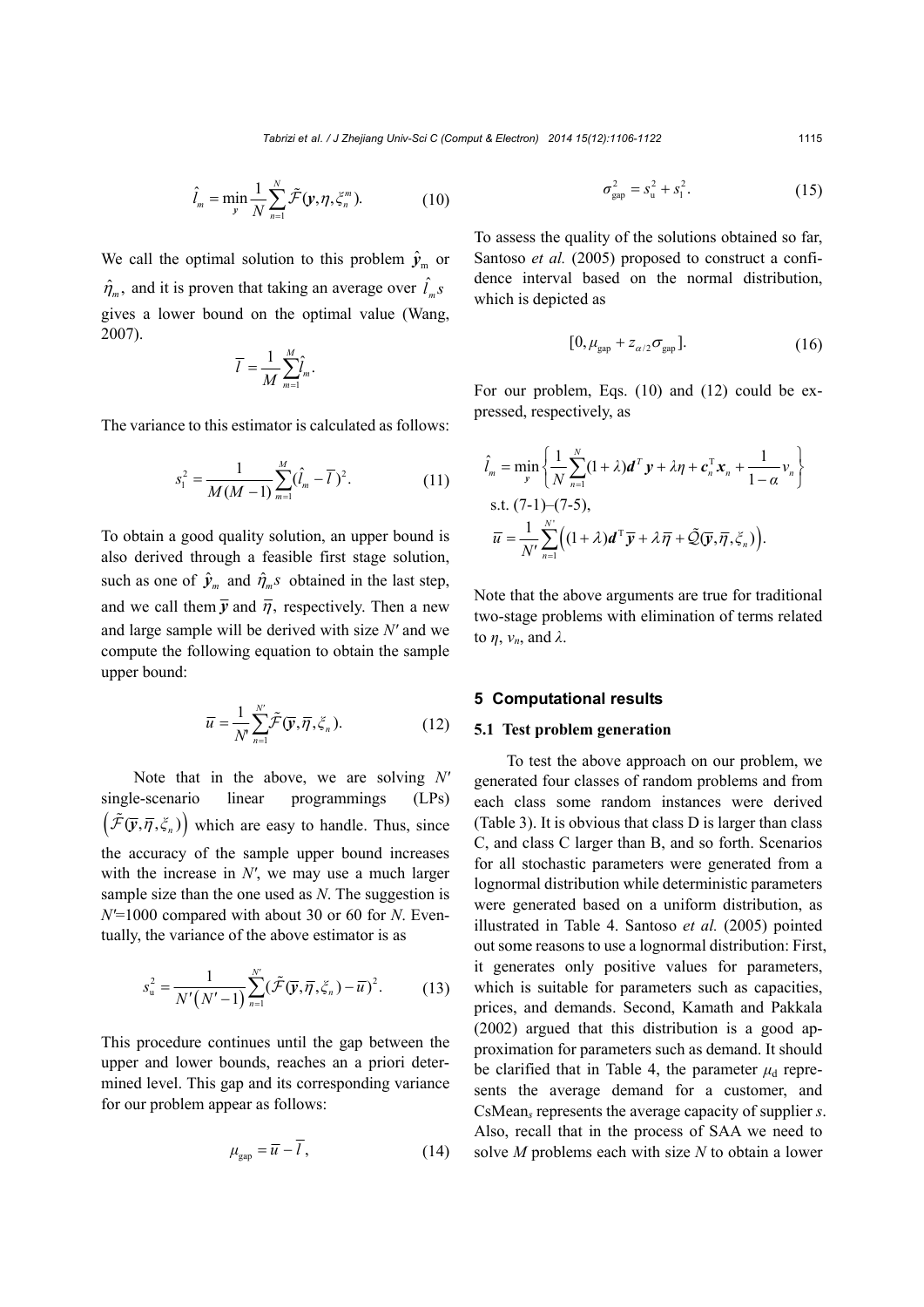bound. Meanwhile, we need to solve a problem with much bigger sample size, i.e., *N'* to achieve an upper bound on the true problem. In this paper, a sample of size *N'* is shown to be enough for achieving a good quality solution.

Standard deviations of stochastic parameters were considered as a percentage of their means and shown as *θ* in Table 4. Experiments were run on a Dell 6400 laptop, using  $C#$  in conjunction with CPLEX Concert Technology.

# **5.2 Quality of stochastic solutions: case I**

This section is devoted to a comparison between stochastic and deterministic solutions from the aspect

**Table 3 Characteristics of test problems** 

| Class | S  |    | $\left\vert P\right\vert$ | W  | ICI | Number of<br>samples |
|-------|----|----|---------------------------|----|-----|----------------------|
| А     |    |    |                           |    | 10  |                      |
| В     |    |    |                           | 6  | 20  |                      |
| C     | 10 | C. | 3                         | 8  | 50  |                      |
| D     | 20 |    | 3                         | 10 | 100 |                      |

|·| represents the number of elements in the set

of solution quality. Here, by quality, we mean centrality and diversity of cost distribution. A distribution with higher mean has lower quality and one with a lower standard deviation (SD) has higher quality. To elaborate, we compare the distribution of costs obtained in two modes: First, we solve the stochastic model in case I using SAA, and then we replace the stochastic parameters with their mean and solve the resulting deterministic problem, called mean value problem (MVP). Then we have two sets of first stage decisions at hand (y's), one from solving the stochastic model and the other from MVP. By fixing each set of first stage solutions, i.e., design decisions, we can determine the cost of operating the supply chain under different scenarios by solving the second stage problem. This leads to two sets of SCND cost distributions. By comparing the centrality and diversity of these solutions, we can decide whether the stochastic model or the MVP design leads to a supply chain with less cost (on average). Also, we need to compare these distributions with respect to their stability, i.e., which distribution has a lower SD and therefore a more stable solution? Another aspect of quality is the

**Table 4 Parameter generation in test problems** 

| Parameter           | Specification                                                                                                                                                                                                              |
|---------------------|----------------------------------------------------------------------------------------------------------------------------------------------------------------------------------------------------------------------------|
| $\mathrm{Fo}_{is}$  | $0.2 \times \text{eo}_s \times \text{go}_i$                                                                                                                                                                                |
| $FI_s$              | $\sim$ Uniform [10, 15]                                                                                                                                                                                                    |
| Fs <sub>s</sub>     | ~Uniform $[10^4, 3 \times 10^4]$                                                                                                                                                                                           |
| $Fp_p$              | ~Uniform $[10^6, 10^7]$                                                                                                                                                                                                    |
| $\mathrm{Fw}_{w}$   | ~Uniform $[5 \times 10^4, 10^5]$                                                                                                                                                                                           |
| $Tc_{spn}$          | ~Lognormal [ $\mu$ , $\sigma^2$ ] with $\mu$ ~uniform [0.5, 1] and $\sigma=\theta\mu$                                                                                                                                      |
| $Tc_{pwn}$          | ~Lognormal [ $\mu$ , $\sigma^2$ ] with $\mu$ ~uniform [0.5, 1] and $\sigma=\theta\mu$                                                                                                                                      |
| $T_{c_{wcn}}$       | ~Lognormal [ $\mu$ , $\sigma^2$ ] with $\mu$ ~uniform [0.5, 1] and $\sigma=\theta\mu$                                                                                                                                      |
| CsMean <sub>s</sub> | $\sim \text{Uniform}\left(0.8 \times \left(\frac{\sum_{c} \mu_{d_c}}{ S }\right), 1.2 \times \left(\frac{\sum_{c} \mu_{d_c}}{ S }\right)\right)$                                                                           |
| $\mathrm{Cs}_{sn}$  | ~Lognormal [ $\mu$ , $\sigma^2$ ] with $\mu$ =CsMean <sub>s</sub> and $\sigma = \theta\mu$                                                                                                                                 |
| $Cp_{pn}$           | $\sim$ Lognormal $[\mu, \sigma^2]$ with $\mu \sim$ Uniform $\left(0.8 \times \left(\frac{\sum_{c} \mu_{d_c}}{ P }\right), 1.2 \times \left(\frac{\sum_{c} \mu_{d_c}}{ P }\right)\right)$ and $\sigma = \theta \mu$         |
| $\mathrm{Cw}_{wn}$  | $\sim$ Lognormal $[\mu, \sigma^2]$ with $\mu \sim$ Uniform $\left  0.8 \times \left( \frac{\sum_{c'} \mu_{d_c}}{ W } \right), 1.2 \times \left( \frac{\sum_{c'} \mu_{d_c}}{ W } \right) \right $ and $\sigma = \theta \mu$ |
| eo <sub>s</sub>     | $\sim$ Uniform [18, 20]                                                                                                                                                                                                    |
| $g_{0i}$            | $(i \times 0.8 \times \text{CsMean}_s)/ I $                                                                                                                                                                                |
| $P_{cn}$            | ~Lognormal [ $\mu$ , $\sigma^2$ ] with $\mu$ ~uniform [800, 900] and $\sigma=\theta\mu$                                                                                                                                    |
| $D_{cn}$            | ~Lognormal $[\mu, \sigma^2]$ with $\mu$ ~uniform $[7 \times 10^5, 10^6]$ and $\sigma = \theta \mu$                                                                                                                         |
| Location            | $\sim$ Uniform [0, 100] and distances are based on Euclidean measure                                                                                                                                                       |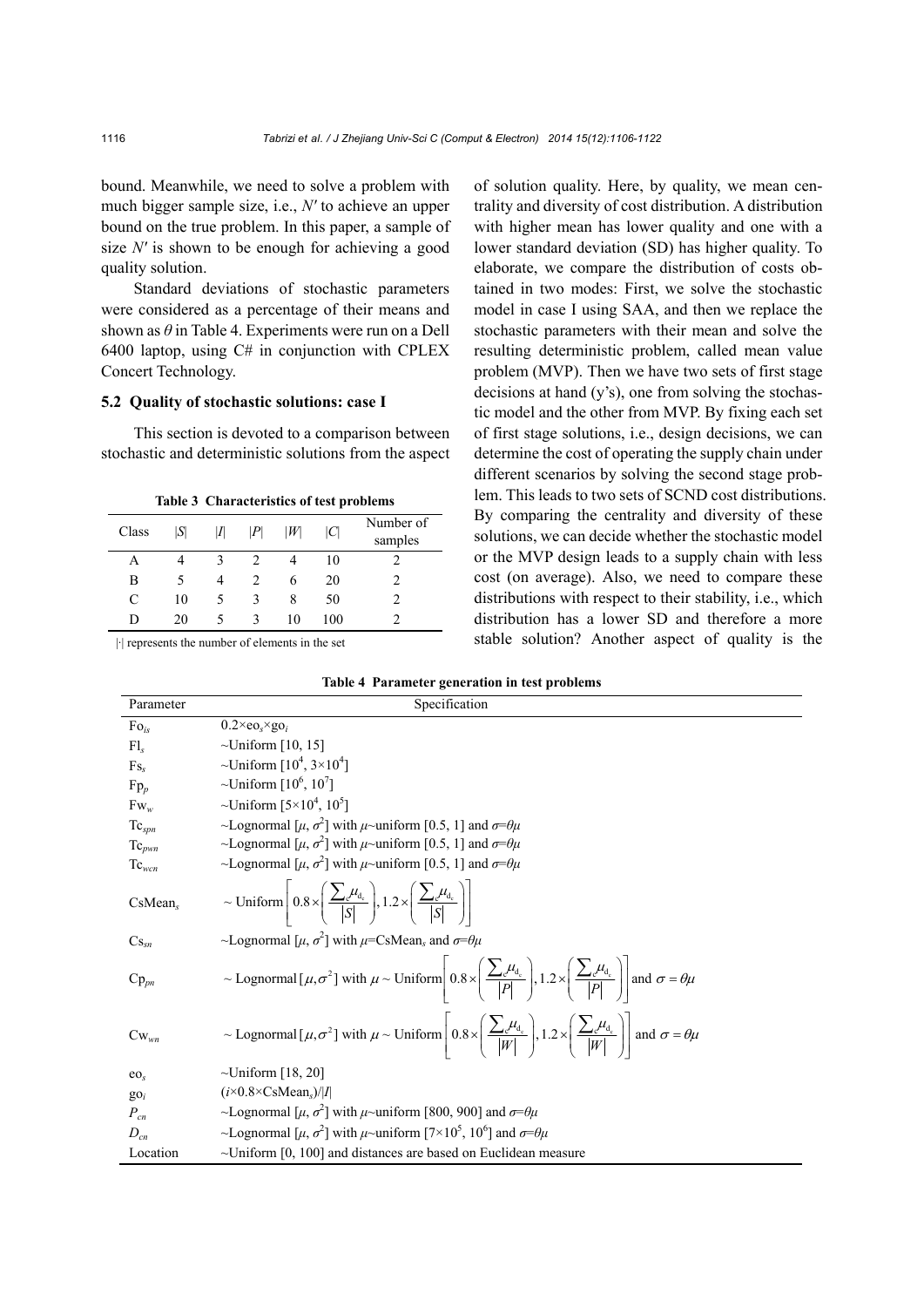precision of the SAA solutions obtained, i.e., how much the solution of SAA deviates from the true optimal solution? Since the gap computed above is a random variable itself, we may be able to compare the mean and variance of the gap obtained for different values of *M*, *N*, and *N'*, and determine the best values for these parameters to obtain the required precision. We use  $M=20$  to solve the model in case I using SAA, which was shown to be good enough for convergence of the algorithm to a 1% gap. The SD for demand is considered to be 20% of its mean and for other costs, 10% of their means. For the stochastic model, we compute the three best solutions (with respect to the mean of the gaps reached) and calculate descriptive statistics for these solutions. Then these statistics are compared with those of MVP. Table 5 shows results for *N*=30. The mean costs of the stochastic solutions, shown as SAA1–SAA3 for the three best solutions, are smaller than the cost associated with MVP. This means that, on average, the stochastic model results in SCNDs with less cost. Moreover, the SDs of the stochastic solutions indicate slightly better performance, which can be interpreted as more stable solutions. The range of costs and the maximum (worst case) observed in the cost distribution show a better quality for the stochastic designs. Finally, 'Gap mean' and 'Gap SD', which represent the mean and SD, respectively, of the gap between solutions obtained by solving SAA or MVP and the true optimal solution, show higher quality of solutions from the stochastic model. To validate our observations on the quality of solutions obtained, we constructed a 95% confidence

(b) **Table 5 Cost statistics for stochastic and deterministic solutions (***M***=20,** *N***=30,** *N'***=1000)** 

|            |          | Cost (billion \$) |         |            |  |  |  |  |
|------------|----------|-------------------|---------|------------|--|--|--|--|
|            | SAA1     | SAA2              | SAA3    | <b>MVP</b> |  |  |  |  |
| Mean       | 1.822    | 1.823             | 1.823   | 2.061      |  |  |  |  |
| SD         | 0.480    | 0.480             | 0.480   | 0.494      |  |  |  |  |
| Range      | 2.612    | 2.611             | 2.612   | 2.739      |  |  |  |  |
| Worst case | 3.721    | 3 7 1 9           | 3.720   | 3.841      |  |  |  |  |
| Gap mean   | 0.00007  | 0.00093           | 0.00099 | 0.23875    |  |  |  |  |
| Gap SD     | 0.02.196 | 0.02195           | 0.02195 | 0.02.226   |  |  |  |  |

interval on the mean of the costs and the mean of the gaps from the true solutions and, as Table 6 shows clearly, the solutions of the model in case I are statistically superior to that of MVP. In addition, the confidence interval for the mean of the gap becomes tighter as sample size increases, which means that solutions obtained are valid for different sample sizes. The results in Table 5 also show that statistical measures for the three candidate solutions are very similar, suggesting that the solution approach adopted is robust. We also examined the impact of variability of parameters on the quality of solutions. Up to now, results were based on the same amount of variability in uncertain parameters. However, in this section, these values are changed according to the categories in Table 7. Fig. 1 reveals that changing variability enhances the value of stochastic solutions over their deterministic counterparts significantly and, on average, the quality of solutions remains more stable in this case.

## **5.3 Quality of stochastic solutions: case II**

In this section, we consider a risk-averse model and solve it using SAA. The purpose is to show that,



**Fig. 1 Impact of changing the variability of parameters on the quality of stochastic solutions vs. MVP**  (a) Average total cost; (b) Optimality gap mean

**Table 6 The 95% confidence intervals for the mean of the total cost and the mean of the gap (in billion \$)** 

|           | $N = 10$    | N=15         | $N = 20$     | $N = 25$    | $N = 30$     | MVP          |
|-----------|-------------|--------------|--------------|-------------|--------------|--------------|
| Cost mean | [1.8, 1.86] | [1.83, 1.89] | [1.79, 1.85] | [1.8, 1.86] | [1.79, 1.85] | [2.03, 2.09] |
| Gap mean  | [0, 0.06]   | [0, 0.06]    | [0, 0.05]    | [0, 0.05]   | [0, 0.04]    | [0, 0.28]    |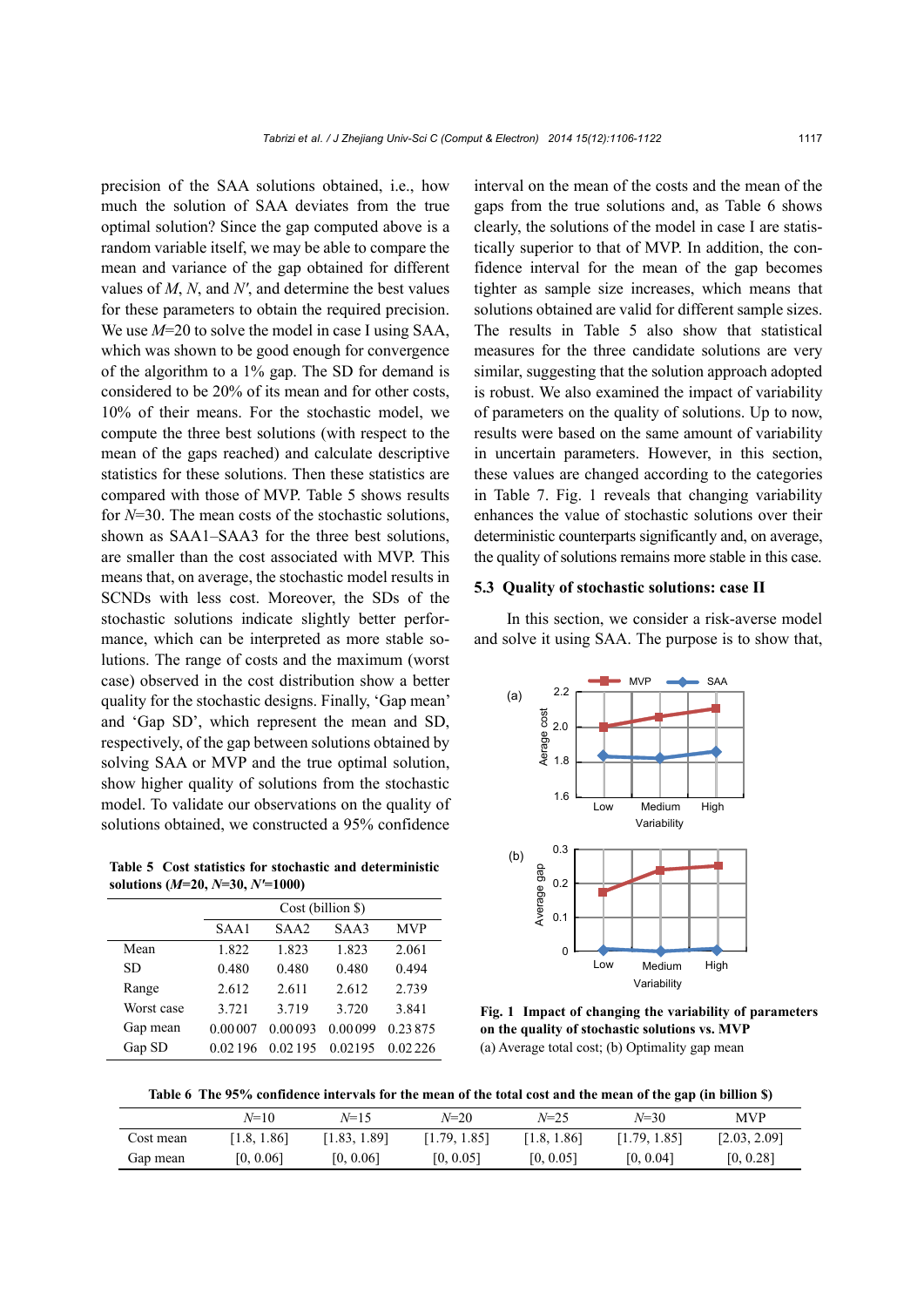although solutions of case I were superior to MVP, we have not obtained designs from these solutions that are safeguarded against possible bad scenarios, i.e., risky situations. Again, 20 problems modeled in the form of case II, with different sample sizes and different levels of variability, from low to high, were solved. Risk coefficients  $\alpha$  and  $\lambda$  were set to 0.9 and 1, respectively. Tables 8 and 9 report the results for this case. The quality of stochastic solutions in case II is superior to that of MVP in all variability categories and all cases. To compare the models of case I and case II, note that, although the mean of the costs in case I is slightly better than in case II, the CVaR shows better risk performance for case II solutions. Thus, there is an indication that SCND solutions achieved from case II are more robust to uncertainty, i.e., costs will be lower in case II compared to case I in risky situations.

In case II, we have also analyzed the impact of changing the risk coefficient  $\alpha$  on the quality of stochastic solutions obtained (Table 10 and Fig. 2). Increasing the size of *α* increases CVaR and decreases the worst case cost, but decreasing *α* decreases CVaR and increases the worst case cost (Fig. 2). Also, larger values for  $\alpha$  lead to a lower range but a larger mean. However, an increase in the mean is not that significant compared to other criteria. Fig. 2 also shows that

**Table 7 Different variance categories for uncertain parameters as a percentage of their means** 

| Category   | Low | Medium | High |
|------------|-----|--------|------|
| Demand STD | 10% | 20%    | 40%  |
| Other STD  | 5%  | 10%    | 20%  |

**Table 8 Comparison of mean total cost among MVP,**  case I, and case II models  $(a=0.9, \lambda=1)$ 

| Mean   | <b>MVP</b> | Case I | Case II |
|--------|------------|--------|---------|
| Low    | 2.00       | 1.83   | 1.81    |
| Medium | 2.06       | 1.82   | 1.83    |
| High   | 2.10       | 1.86   | 1.87    |

**Table 9 Comparison of risk (CVaR) of total cost among MVP, case I, and case II models**  $(a=0.9, \lambda=1)$ 

| <b>CVaR</b> | <b>MVP</b> | Case I | Case II |  |
|-------------|------------|--------|---------|--|
| Low         | 2.52       | 2.42   | 2.38    |  |
| Medium      | 3.02       | 2.82   | 2.76    |  |
| High        | 3.69       | 3.40   | 3.38    |  |

the CVaR line is always below the worst case line; however, they are closest when  $\alpha$ =0.95. This implies that higher values for  $\alpha$  give more robust solutions, i.e., our model results in solutions with the lowest worst case costs. However, solutions in robust models are very conservative and may rarely happen. In any instance, our results show that our models lead to much better solutions than MVP, on average by (2.06−1.83)/2.06=11%. To decide which model to use, i.e., case I or case II and with which *α*, one should make a tradeoff among these criteria. For example, if all criteria have the same importance for the decision maker, all these values may be summed and, as the row 'Sum' in Table 10 illustrates, *α*=0.95 is the most suitable.



**Fig. 2 Impact of increasing** *α* **on solution quality statistics (***λ***=1 and variability=medium)** 

**Table 10 Comparative statistics for MVP, case I, and II with changing** *α* **(***λ***=1 and variability=medium)** 

| Medium      |       |      |                | $\alpha=0.7$ $\alpha=0.8$ $\alpha=0.9$ $\alpha=0.95$ Case I MVP |       |       |
|-------------|-------|------|----------------|-----------------------------------------------------------------|-------|-------|
| Mean        | 181   |      | 1.82 1.83 1.83 |                                                                 | 1.82  | 2.06  |
| Range       | 2.78  | 2.76 | 2.67           | 2.38                                                            | 2.61  | 2.74  |
| Worst case  | 3.92  | 3.90 | 3.80           | 3.49                                                            | 3.72  | 3.84  |
| <b>CVaR</b> | 2.41  |      | 2.57 2.76 2.99 |                                                                 | 2.82  | 3.02  |
| Sum         | 10 91 |      |                | 11.06 11.06 10.69                                               | 10.97 | 11.66 |

#### **5.4 Impact of considering contracts: case I**

In this section, the impact of considering contracts in SCND models is studied through a series of experiments. To do this, we first consider case I, with a risk-neutral model. In the beginning, we consider a model which allows using all types of contracts, i.e., long-term and option contracts. Then a model with no contracts is considered, which is similar to traditional SCND models, and we continue experimentations with models that allow for long-term or option contracts alone. Table 11 shows numerical results for **E** 2.00<br> **E** 2.00<br> **E** 2.00<br> **E** 2.00<br> **E** 2.00<br> **E** 2.00<br> **E** 2.00<br> **E** 2.00<br> **E** 2.00<br> **E**  $e^{0.3}$ <br> **E**  $e^{0.3}$ <br> **E**  $e^{0.3}$ <br> **E**  $e^{0.3}$ <br> **E**  $e^{0.3}$ <br> **E**  $e^{0.3}$ <br> **E**  $e^{0.3}$ <br> **E**  $e^{0.3}$ <br> **E**  $e^{0.3}$ <br> **E**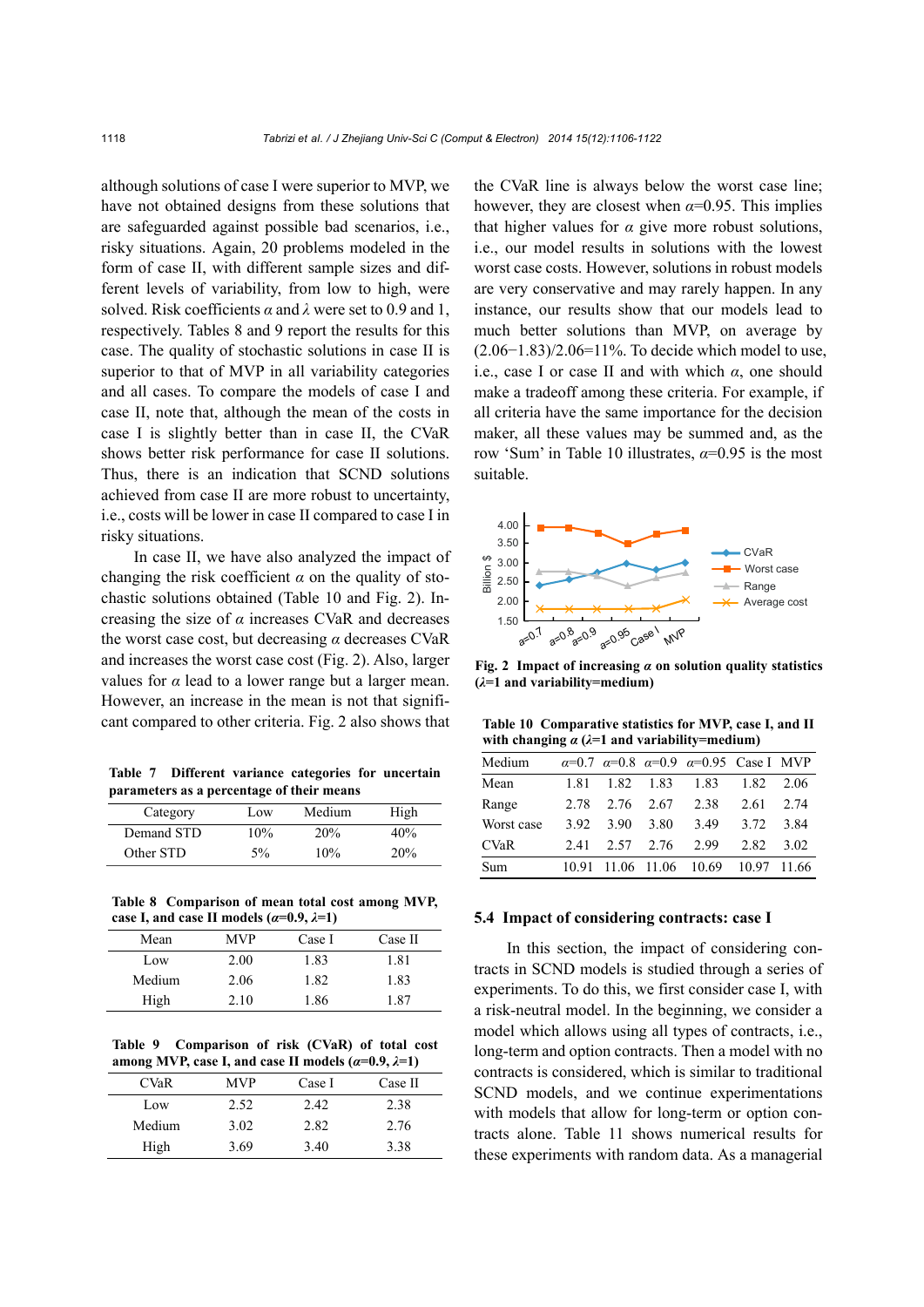insight, parts (a) and (b) of this table show that cost indexes for SCND are all unrealistic when we do not consider the impact of contracts in the model. In fact, the absence of contracts misleads us to solutions with dramatically higher mean costs and much more risk (since the range and worst case costs of SCND increase drastically as well). Thus, if we use traditional models, they may force us to omit solutions and designs which may be of interest to decision makers from aspects other than cost, or they may report a lower return on investment and lead to rejection of plans for new designs. Also, the quality of stochastic solutions in models that consider contracts is better than those of traditional models since they have smaller SDs, and thus are more stable solutions. Parts (c) and (d) of Table 11 show that long-term and option contracts have a great impact on the mean total costs and if we omit these types of contracts from our contract list, we may lose a great deal. Also, if we omit these contracts, the SD and other deviation measures,

**Table 11 Impact of considering different types of contracts on SCND cost structure (billion \$, case I)** 

(a) All contracts Low Medium High Mean 1.83 1.82 1.86 Standard deviation 0.32 0.48 0.69 Range 1.82 2.61 4.95 Worst case 3.06 3.72 5.89 (b) No contracts Low Medium High Mean 11.00 10.64 9.89 Standard deviation 0.42 0.86 1.65 Range 2.62 5.35 10.71 Worst case 12.26 13.80 16.36 (c) No long-term contracts Low Medium High Mean 3.99 3.64 3.16 Standard deviation 0.29 0.53 0.92 Range 1.64 3.22 7.78 Worst case  $4.80$   $5.46$   $8.75$ (d) No option contracts Low Medium High Mean 11.02 10.62 9.84 Standard deviation 0.43 0.86 1.49 Range 3.00 6.21 9.35 Worst case 12.61 14.32 15.20 such as range, increase, which supports our assertion about the impact of contracts. Moreover, the means in parts (c) and (d) of Table 11 show that although omitting long-term contracts results in an increase in costs, the impact of option contracts is significantly greater, implying a more important role for option contracts. From the corresponding SD results we may conclude that option contracts have more of a risk hedging impact, which is an empirical prove for a famous result.

#### **5.5 Impact of considering contracts: case II**

We also studied the impact of contracts in case II and observed the same pattern as in case I. The average (mean) cost of SCND is lowest when we consider all types of contracts and is highest when we do not consider any type of contracts (Fig. 3). Note that the behavior of the model when we omit option contracts and use only long-term contracts is very close to that of traditional models, i.e., models with no contracts. However, the best performance comes from the case of all contracts. Considering only option contracts and omitting long-term contracts does not result in the best case. Thus, from our experiments we can conclude that the cost of SCND in uncertain environments is lowest only if we use a portfolio of contracts, i.e., a combination of long-term and option contracts and outsourcing, which is again an empirical proof of the well-known performance of HP, as detailed in Section 1. This figure also implies that SCND solutions that consider all types of contracts have lower SDs and that the gap intensifies with increasing uncertainty. Also, option contracts show better protection properties than long-term contracts. However, as discussed above, the best performance comes from a portfolio of contracts. Risk-averse decision makers may also prefer a portfolio solution, since CVaR is lower in this case, followed by the option contract. Finally, the worst case cost is again the lowest in portfolio and option solutions, and thus these solutions are also more robust than the traditional non-contract approach.

# **6 Managerial insights**

To clarify the impact of contracts on SCND decisions, we conducted some simulation studies. In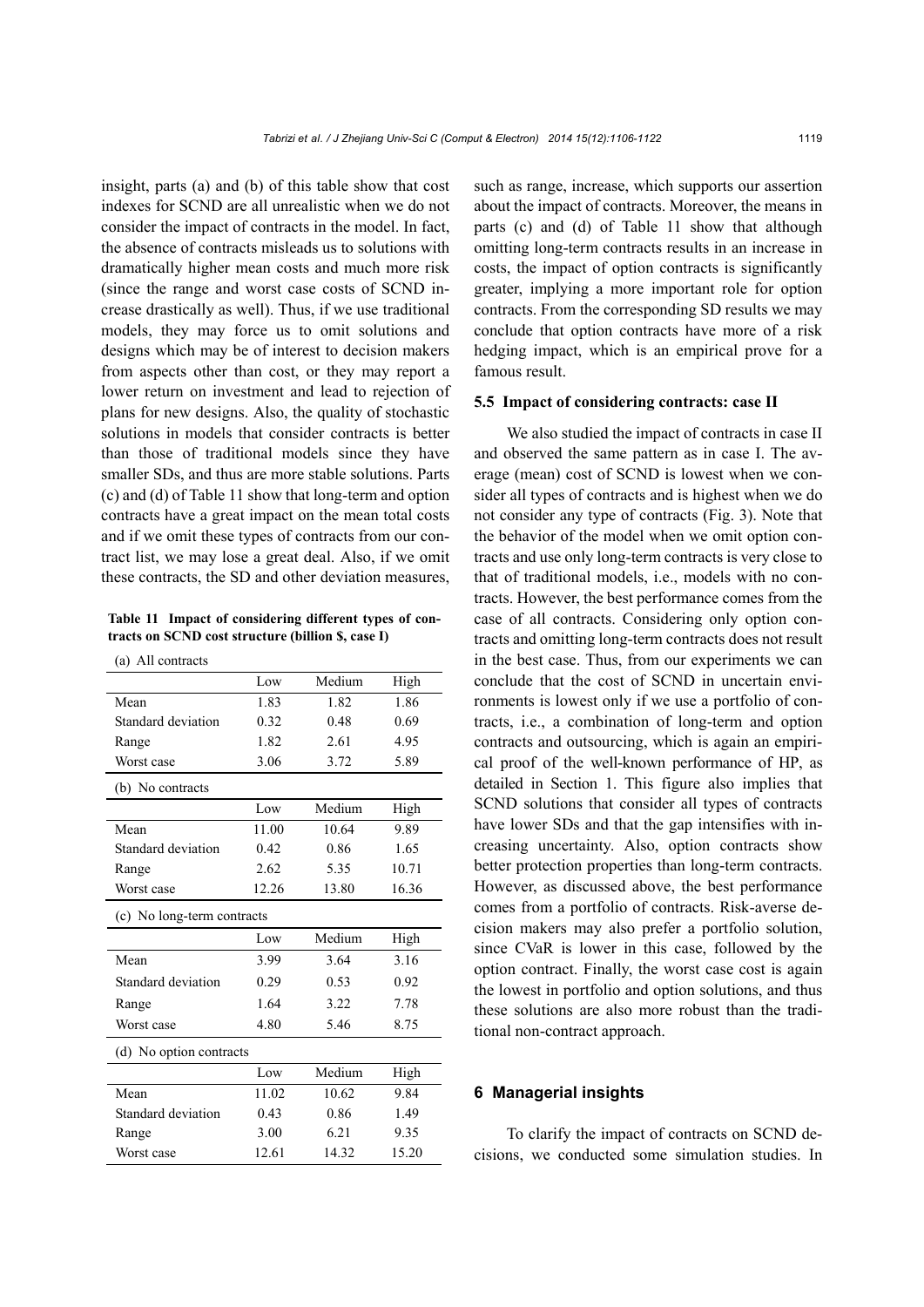

**Fig. 3 Impact of considering different types of contracts on SCND cost structure (billion \$, case II:** *λ***=1,** *α***=0.9)**  (a) Mean; (b) Standard deviation; (c) CVaR; (d) Worst case

these studies, we first ran the traditional model to obtain the corresponding decisions on the optimal structure of the supply chain (remember that these models do not support any type of contracts). Results of the simulations are depicted in Fig. 4, which has two parts illustrating the total inventory and the total



**Fig. 4 Results of traditional and this paper's models**  (a) Total inventory; (b) Shortage cost

shortage costs in the supply chain, respectively. Goldratt and Fox (1996) showed that the impact of inventory on an organization goes well beyond holding costs and has a direct impact on the competitive edge of an organization. Thus, as shown by the total inventory part of Fig. 4, traditional models provide us with false information on the amount of inventory in the supply chain pipeline and therefore mislead us to design our supply chains with a weak competitive edge. This figure shows also that the total inventory is highest for long-term-only contracts, followed by portfolio and option-only contracts. This result may seem natural since in long-term contracts all items contracted belong to the buyer, whereas in option contracts this is not the case. In portfolio contracts, the total inventory is in between since we have fewer long-term items in inventory than in long-termonly contracts, but more than in option-only contracts. Since manufacturers and their suppliers at the beginning of a relationship may not trust each other, they usually opt for long-term contracts only. However, as time passes and trust constructs, they may agree on option or portfolio contracts which have been shown to need fewer inventory levels. Thus, it might be wise to rent warehouses instead of buying them till the stability of the supply chain is established. The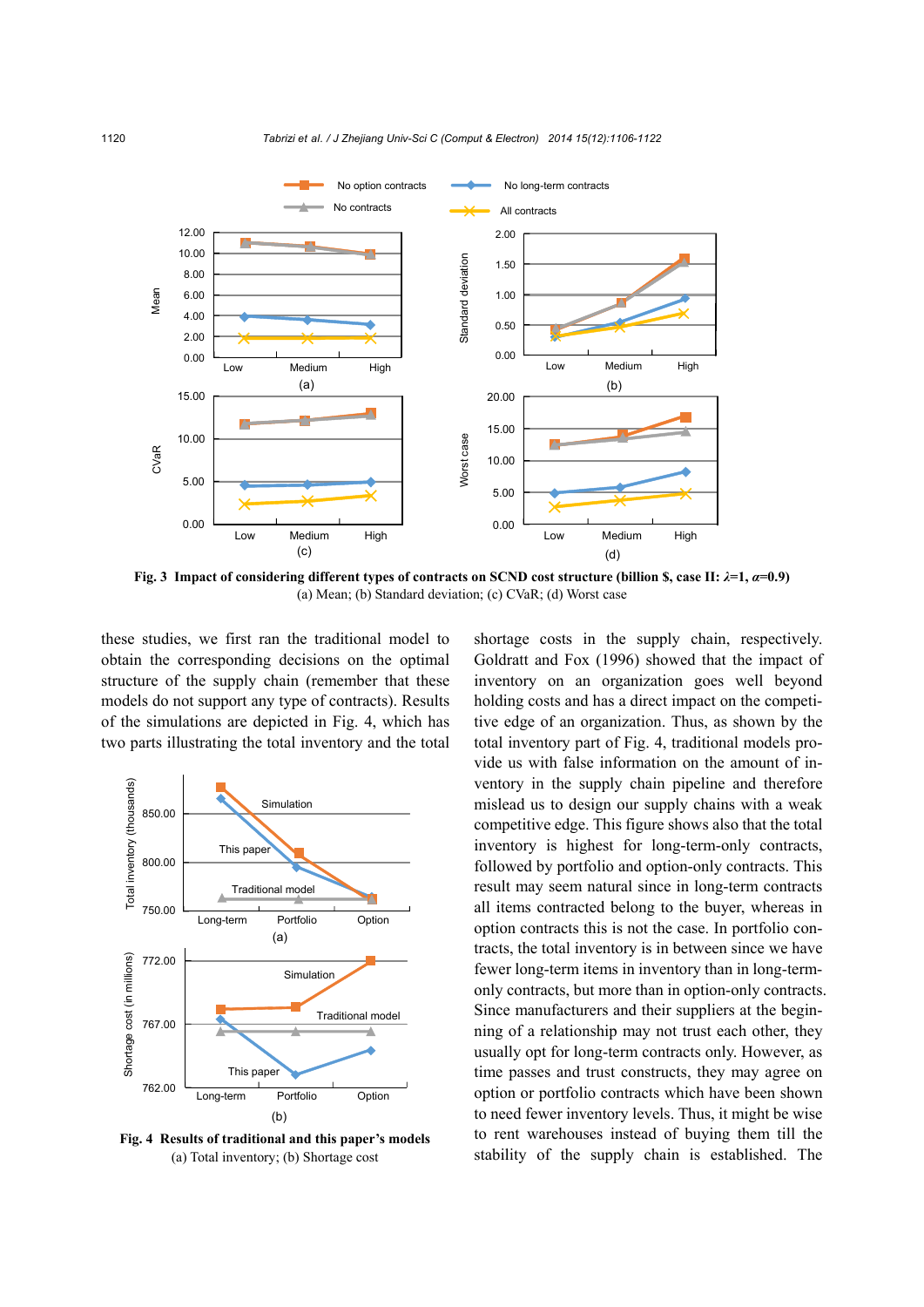shortage part of Fig. 4 shows that the total shortage cost obtained from traditional models might be totally misleading. This phenomenon is important since it implies the inability of traditional models to design responsive supply chains and that the incorporation of contracts into SCND models results in networks with a higher service level to customers. Also, it shows the superiority of portfolio contracts in fulfilling customer orders, i.e., firms that apply this type of contract will deliver a higher service level to their users.

## **7 Conclusions and future research directions**

In this paper, we have, for the first time, considered contracts as a part of SCND models and showed that they can have a great impact on the costs of SCND. Also, our model considers many realistic assumptions such as the uncertainty of parameters. Uncertain parameters considered include the demand of customers, capacity of suppliers, manufacturers and warehouses, and transportation and spot purchasing prices. The modeling approach applied is two-stage stochastic pricing with recourse, and we have used sample average approximation to solve the model. In addition, we have developed this riskneutral model to consider risk, with CVaR as an important risk measure. Studies of SCND considering risk measures are still rare. To show the effectiveness of the stochastic models we compared them with their deterministic counterparts and showed, through randomly generated instances, that in many ways stochastic solutions have advantages over the deterministic problem called MVP. First, the cost of SCND is lower, on average, with stochastic solutions. Second, the quality of solutions is higher in the stochastic model, that is, they are more robust since their SDs are lower. Moreover, they show a much smaller gap to the true solution. When risk was incorporated in our model, we observed that the higher the risk coefficient *α* the more conservative was the model. Furthermore, increasing  $\alpha$  results in smaller values for worst case costs and the range of the solutions obtained. Finally, we analyzed the impact of incorporating contracts in the SCND model, and showed that if we do not consider contracts, especially the option contract, unrealistic costs appear in the SCND process which may mislead us to degraded solutions. The most important result here is that portfolio solutions, which consider all types of contracts, have the best performance from all cost aspects, followed by designs with option contracts. Also, considering only long-term contracts gives results similar to those of traditional models, which consider no types of contracts. This research can be extended in many ways in the future. Consideration of a multi-period model as well as inventory, and devising an appropriate solution approach for this model is one possible extension. Also, incorporating contracts between manufacturers and customers in the model will make it more realistic.

#### **References**

- Badri, H., Bashiri, M., Hejazi, T.H., 2013. Integrated strategic and tactical planning in a supply chain network design with a heuristic solution method. *Comput. Oper. Res.*, **40**(4):1143-1154. [doi:10.1016/j.cor.2012.11.005]
- Correia, I., Melo, T., Saldanha-da-Gama, F., 2013. Comparing classical performance measures for a multi-period, twoechelon supply chain network design problem with sizing decisions. *Comput. Ind. Eng.*, **64**(1):366-380. [doi:10. 1016/j.cie.2012.11.001]
- Das, K., 2011. Integrating effective flexibility measures into a strategic supply chain planning model. *Eur. J. Oper. Res.*, **211**(1):170-183. [doi:10.1016/j.ejor.2010.12.006]
- Feng, Y., Martel, A., D'Amours, S., *et al.*, 2013. Coordinated contract decisions in a make-to-order manufacturing supply chain: a stochastic programming approach. *Prod. Oper. Manag.*, **22**(3):642-660. [doi:10.1111/j.1937-5956. 2012.01385.x]
- Georgiadis, M.C., Tsiakis, P., Longinidis, P., *et al.*, 2011. Optimal design of supply chain networks under uncertain transient demand variations. *Omega*, **39**(3):254-272. [doi:10.1016/j.omega.2010.07.002]
- Goetschalckx, M., Huang, E., Mital, P., 2013. Trading off supply chain risk and efficiency through supply chain design. *Procedia Comput. Sci.*, **16**:658-667. [doi:10.1016/ j.procs.2013.01.069]
- Goldratt, E.M., Fox, R.E., 1996. The Race. North River Press.
- Kamath, K.R., Pakkala, T.P.M., 2002. A Bayesian approach to a dynamic inventory model under an unknown demand distribution. *Comput. Oper. Res.*, **29**(4):403-422. [doi:10. 1016/S0305-0548(00)00075-7]
- Melo, M.T., Nickel, S., Saldanha-da-Gama, F., 2009. Facility location and supply chain management—a review. *Eur. J. Oper. Res.*, **196**(2):401-412. [doi:10.1016/j.ejor.2008.05. 007]
- Nagurney, A., 2010. Optimal supply chain network design and redesign at minimal total cost and with demand satisfaction. *Int. J. Prod. Econ.*, **128**(1):200-208. [doi:10.1016/ j.ijpe.2010.07.020]